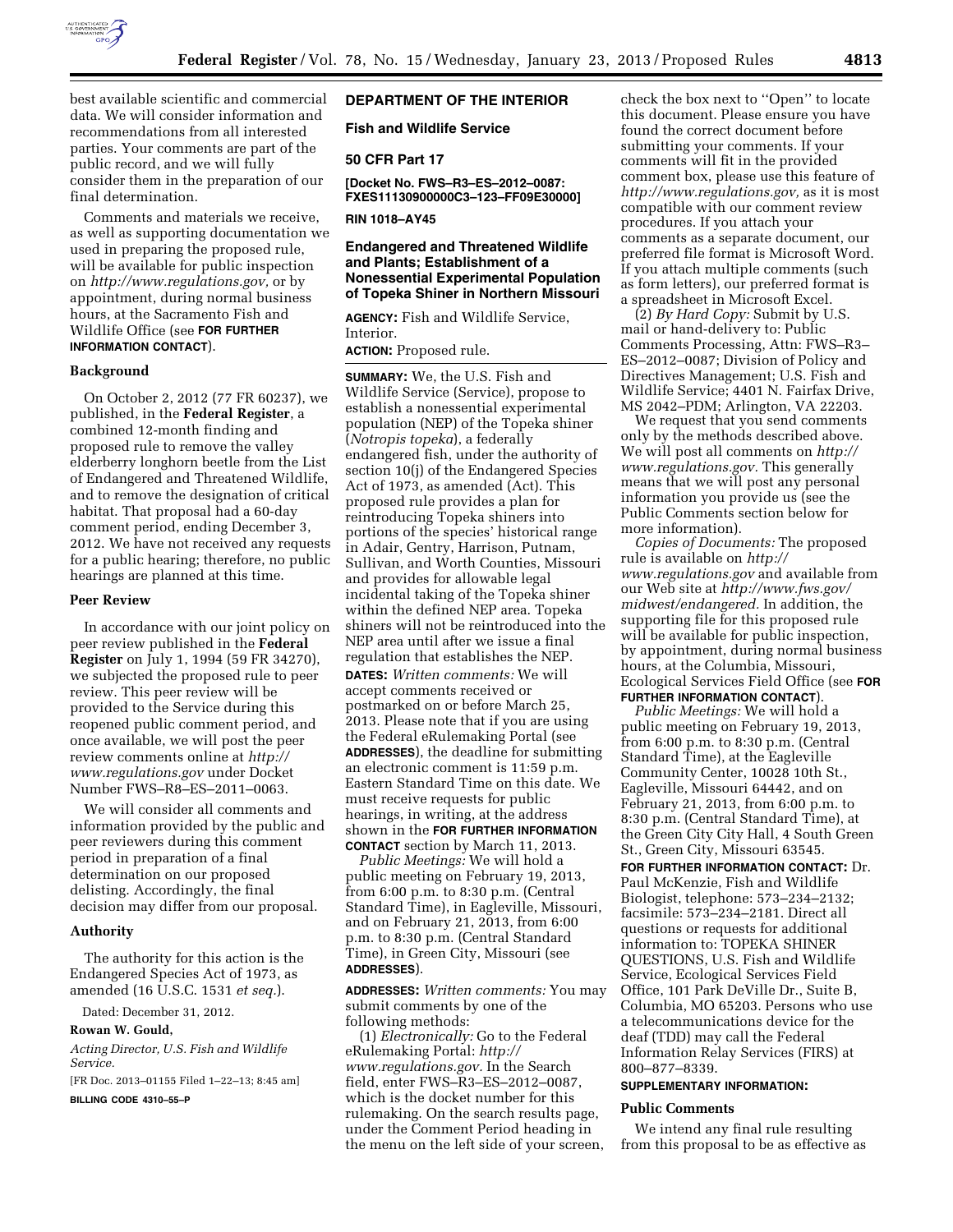possible. Therefore, we invite tribal and governmental agencies, the scientific community, industry, and other interested parties to submit comments or recommendations concerning any aspect of this proposed rule. Comments should be as specific as possible.

Prior to issuing a final rule to implement this proposed action, we will take into consideration all comments and any additional information we receive. Such communications may lead to a final rule that differs from this proposal. All comments, including commenters' names and addresses, if provided to us, will become part of the supporting record.

You may submit your comments and materials concerning the proposed rule by one of the methods listed in the **ADDRESSES** section. Comments must be submitted to *<http://www.regulations.gov>* before 11:59 p.m. (Eastern Time) on the date specified in the **DATES** section. We will not consider hand-delivered comments that we do not receive, or mailed comments that are not postmarked, by the date specified in the **DATES** section.

We will post your entire comment including your personal identifying information—on *[http://](http://www.regulations.gov) [www.regulations.gov.](http://www.regulations.gov)* If you provide personal identifying information in your comment, you may request at the top of your document that we withhold this information from public review. However, we cannot guarantee that we will be able to do so.

Comments and materials we receive, as well as supporting documentation we used in preparing this proposed rule, will be available for public inspection on *[http://www.regulations.gov,](http://www.regulations.gov)* or by appointment, during normal business hours at the U.S. Fish and Wildlife Service, Columbia, Missouri, Ecological Services Field Office (see **FOR FURTHER INFORMATION CONTACT**).

#### **Public Meetings**

We will hold two public meetings on the dates listed in the **DATES** section at the addresses listed in the **ADDRESSES** section. Persons needing reasonable accommodations in order to attend and participate in a public meeting should contact the Columbia, Missouri, Ecological Services Field Office, at the address or phone number listed in the **FOR FURTHER INFORMATION CONTACT** section as soon as possible. In order to allow sufficient time to process requests, please call no later than one week before the meeting. Information regarding this proposal is available in alternative formats upon request.

### **Peer Review**

In accordance with our policy, ''Notice of Interagency Cooperative Policy for Peer Review in Endangered Species Act Activities,'' which was published on July 1, 1994 (59 FR 34270), we will seek the expert opinion of at least three appropriate and independent specialists regarding scientific data and interpretations contained in this proposed rule. We will send copies of this proposed rule to the peer reviewers immediately following publication in the **Federal Register**. The purpose of such review is to ensure that our decisions are based on scientifically sound data, assumptions, and analysis. Accordingly, the final decision may differ from this proposal.

### **Background**

## *Statutory and Regulatory Framework*

The Topeka shiner was listed as endangered throughout its range on December 15, 1998 (63 FR 69008), and critical habitat was designated in Iowa, Minnesota, and Nebraska on July 27, 2004 (69 FR 44736), under the Endangered Species Act of 1973, as amended (16 U.S.C. 1531 *et seq.*). The Act provides that species listed as endangered are afforded protection primarily through the prohibitions of section 9 and the requirements of section 7. Section 9 of the Act, among other things, prohibits the take of endangered wildlife. ''Take'' is defined by the Act as harass, harm, pursue, hunt, shoot, wound, kill, trap, capture, or collect, or attempt to engage in any such conduct. Section 7 of the Act outlines the procedures for Federal interagency cooperation to conserve federally listed species and protect designated critical habitat. It mandates that all Federal agencies use their existing authorities to further the purposes of the Act by carrying out programs for the conservation of listed species. It also states that Federal agencies must, in consultation with the Service, ensure that any action they authorize, fund, or carry out is not likely to jeopardize the continued existence of a listed species or result in the destruction or adverse modification of designated critical habitat. Section 7 of the Act does not affect activities undertaken on private land unless they are authorized, funded, or carried out by a Federal agency.

The 1982 amendments to the Act included the addition of section 10(j), which allows for the designation of reintroduced populations of listed species as ''experimental populations.'' Under section 10(j) of the Act and our regulations at 50 CFR 17.81, the Service may designate as an experimental population, a population of an endangered or threatened species that has been or will be released into suitable habitat outside the species' current range (but within its probable historical range, absent a finding by the Director of the Service in the extreme case that the primary habitat of the species has been unsuitably and irreversibly altered or destroyed). With the experimental population designation, the relevant population is treated as threatened for purposes of section 9 of the Act, regardless of the species' designation elsewhere in its range. Section 4(d) of the Act allows us to adopt whatever regulations are necessary and advisable to provide for the conservation of a threatened species so the treatment of an NEP as a threatened species allows us broad discretion in devising management programs and special regulations for such a population. In these situations, the general regulations that extend most section 9 prohibitions to threatened species (50 CFR 17.31(a)) do not apply to the NEP, and the 10(j) rule contains the prohibitions and exemptions necessary and advisable to conserve the NEP.

Before authorizing the release as an experimental population of any population (including eggs, propagules, or individuals) of an endangered or threatened species, and before authorizing any necessary transportation to conduct the release, the Service must find, by regulation, that such release will further the conservation of the species. In making such a finding, the Service uses the best scientific and commercial data available to consider: (1) Any possible adverse effects on extant populations of a species as a result of removal of individuals, eggs, or propagules for introduction elsewhere; (2) the likelihood that any such experimental population will become established and survive in the foreseeable future; (3) the relative effects that establishment of an experimental population will have on the recovery of the species; and (4) the extent to which the introduced population may be affected by existing or anticipated Federal or State actions or private activities within or adjacent to the experimental population area.

Furthermore, as set forth in 50 CFR 17.81(c), all regulations designating experimental populations under section 10(j) must provide: (1) Appropriate means to identify the experimental population, including, but not limited to, its actual or proposed location, actual or anticipated migration, number of specimens released or to be released,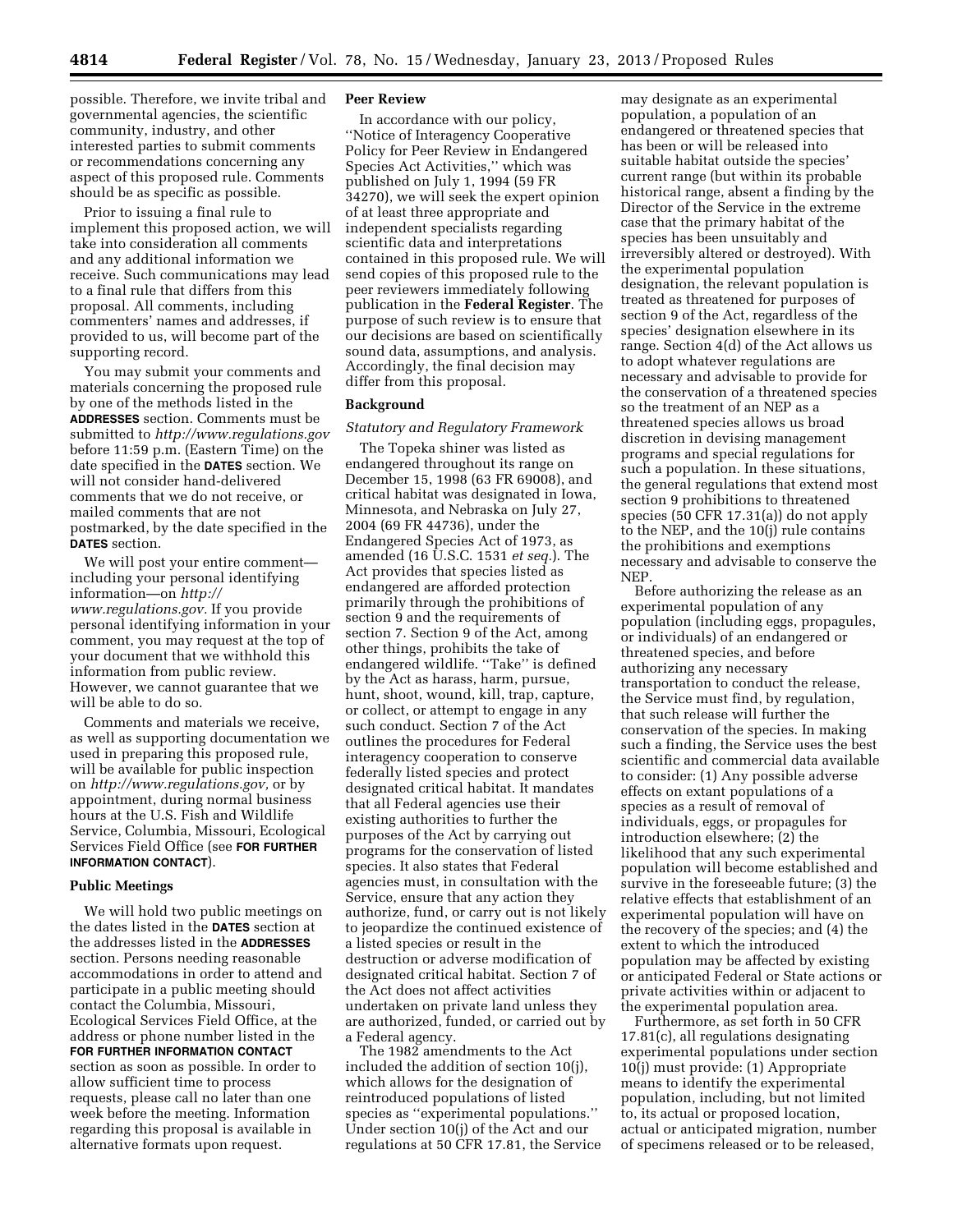and other criteria appropriate to identify the experimental population(s); (2) a finding, based solely on the best scientific and commercial data available, and the supporting factual basis, on whether the experimental population is, or is not, essential to the continued existence of the species in the wild; (3) management restrictions, protective measures, or other special management concerns of that population, which may include but are not limited to, measures to isolate or contain the experimental population designated in the regulation from natural populations; and (4) a process for periodic review and evaluation of the success or failure of the release and the effect of the release on the conservation and recovery of the species.

Under 50 CFR 17.81(d), the Service must consult with appropriate State fish and wildlife agencies, local governmental entities, affected Federal agencies, and affected private landowners in developing and implementing experimental population rules. To the maximum extent practicable, section 10(j) rules represent an agreement between the Service, the affected State and Federal agencies, and persons holding any interest in land that may be affected by the establishment of an experimental population.

Based on the best scientific and commercial data available, we must determine whether the experimental population is *essential* or *nonessential*  to the continued existence of the species. The regulations (50 CFR 17.80(b)) state that an experimental population is considered essential if its loss would be likely to appreciably reduce the likelihood of survival of that species in the wild. All other populations are considered nonessential. We have determined that this proposed experimental population would not be essential to the continued existence of the species in the wild. This determination has been made because populations of Topeka shiner in the northern part of the species' range in Minnesota and South Dakota are considered secure and some have concluded that the fish is resilient to many threats identified at the time of listing (Service 2009, pp. 32–33). Therefore, the Service proposes to designate a nonessential experimental population for the species located in three areas in northern Missouri.

For the purposes of section 7 of the Act, we treat an NEP as a threatened species when the NEP is located within a National Wildlife Refuge or unit of the National Park Service, and section 7(a)(1) and the Federal agency

conservation requirements of section 7(a)(2) of the Act apply. Section 7(a)(1) requires all Federal agencies to use their authorities to carry out programs for the conservation of listed species. Section 7(a)(2) requires that Federal agencies, in consultation with the Service, ensure that any action authorized, funded, or carried out is not likely to jeopardize the continued existence of a listed species or adversely modify its critical habitat. When NEPs are located outside a National Wildlife Refuge or National Park Service unit, then, for the purposes of section 7, we treat the population as proposed for listing and only section 7(a)(1) and section 7(a)(4) apply. In these instances, NEPs provide additional flexibility because Federal agencies are not required to consult with us under section 7(a)(2). Section 7(a)(4) requires Federal agencies to confer (rather than consult) with the Service on actions that are likely to jeopardize the continued existence of a species proposed to be listed. The results of a conference are in the form of conservation recommendations that are optional as the agencies carry out, fund, or authorize activities. Because the NEP is, by definition, not essential to the continued existence of the species, the effects of proposed actions on the NEP will generally not rise to the level of jeopardizing the continued existence of the species. As a result, a formal conference will likely never be required for Topeka shiners established within the NEP area. Nonetheless, some agencies voluntarily confer with the Service on actions that may affect a proposed species. Activities that are not carried out, funded, or authorized by Federal agencies are not subject to provisions or requirements in section 7.

Section 10(j)(2)(C)(ii) of the Act states that critical habitat shall not be designated for any experimental population that is determined to be nonessential. Accordingly, we cannot designate critical habitat in areas where we establish an NEP.

#### *Biological Information*

The Topeka shiner is a small, stout minnow. This shiner species averages 1.5 to 2.5 inches (in.) (3.81–6.35 centimeters (cm)) in length at maturity, with a maximum size around 3 in. (7.62 cm) (Service 1993, p. 4; Service 1998, p. 69008; Missouri Department of Conservation (MDC) 2010, p. 9). The head is short, and the mouth does not extend beyond the front of the eye. The eye diameter is equal to or slightly longer than the snout. All fins are plain except for the tail fin, which has a chevron-shaped black spot at its base. Dorsal and pelvic fins each contain 8

rays (Service 1993, p. 4; Service 1998, p. 69008; MDC 2010, p. 9). The anal and pectoral fins contain 7 and 13 rays respectively, and there are 32 to 37 lateral line scales. Dorsally, the body is olive with a distinct dark stripe preceding the dorsal fin. A dusky stripe runs along the entire length of the lateral line (Service 1993, p. 4; Service 1998, p. 69008; MDC 2010, p. 9). The scales above this line are darkly outlined with pigment, appearing crosshatched. Below the lateral line, the body lacks pigment, appearing silvery-white (Pflieger 1975, pp. 161–162; Pflieger 1997, p. 154; Service 1993, p. 4; Service 1998, p. 69008). Males in breeding condition have orange-red fins and ''cheeks,'' and the dark lateral stripe diffuses. A distinct chevron-like spot exists at the base of the caudal fin (Pflieger 1975, pp. 161–162; Pflieger 1997, p. 154; Service 1993, p. 4; Service 1998, p. 69008).

Topeka shiners spawn in pool habitats over green sunfish (*Lepomis cyanellus*) and orangespotted sunfish (*L. humilis*) nests from late May through July in Missouri and Kansas (Pflieger 1975, p. 162; Pflieger 1997, p. 154; Kerns 1983, pp. 8–9; Kerns and Bonneau 2002, p. 139; Stark *et al.* 2002, pp. 147–149). Males establish small territories on the periphery of these nests. It is unclear to what extent Topeka shiners are obligated to spawn over sunfish nests, or whether they can successfully utilize other silt-free areas as spawning sites. In a fish hatchery pond environment, Topeka shiner production was greatly enhanced by the introduction of orangespotted sunfish (Cook 2011, pers. comm.). Topeka shiners feed primarily on insects, such as midges (chironomids), true flies (dipterans), and mayflies (ephemeropterans), but they also are known to feed on zooplankton such as cladocera and copepoda (Kerns and Bonneau 2002, p. 138). Studies from Minnesota found Topeka shiners to be omnivorous, ingesting a significant amount of plant material and detritus along with animal matter (Dahle 2001, pp. 30–32; Hatch and Besaw 2001, pp. 229–230).

Topeka shiners are a schooling species found in mixed species schools consisting primarily of redfin (*Lythrurus umbratilis*), sand (*Notropis stramineus*), common (*Luxilus cornutus*), and red shiners (*Cyprinella lutrensis*), and central stonerollers (*Campostoma anomalum*) (Pflieger 1997, p. 155; Kerns and Bonneau 2002, p. 139). Topeka shiners live a maximum of 3 years, although few survive to their third summer (Kerns 1983, p. 16; Dahle 2001, pp. 30–31; Kerns and Bonneau 2002, p.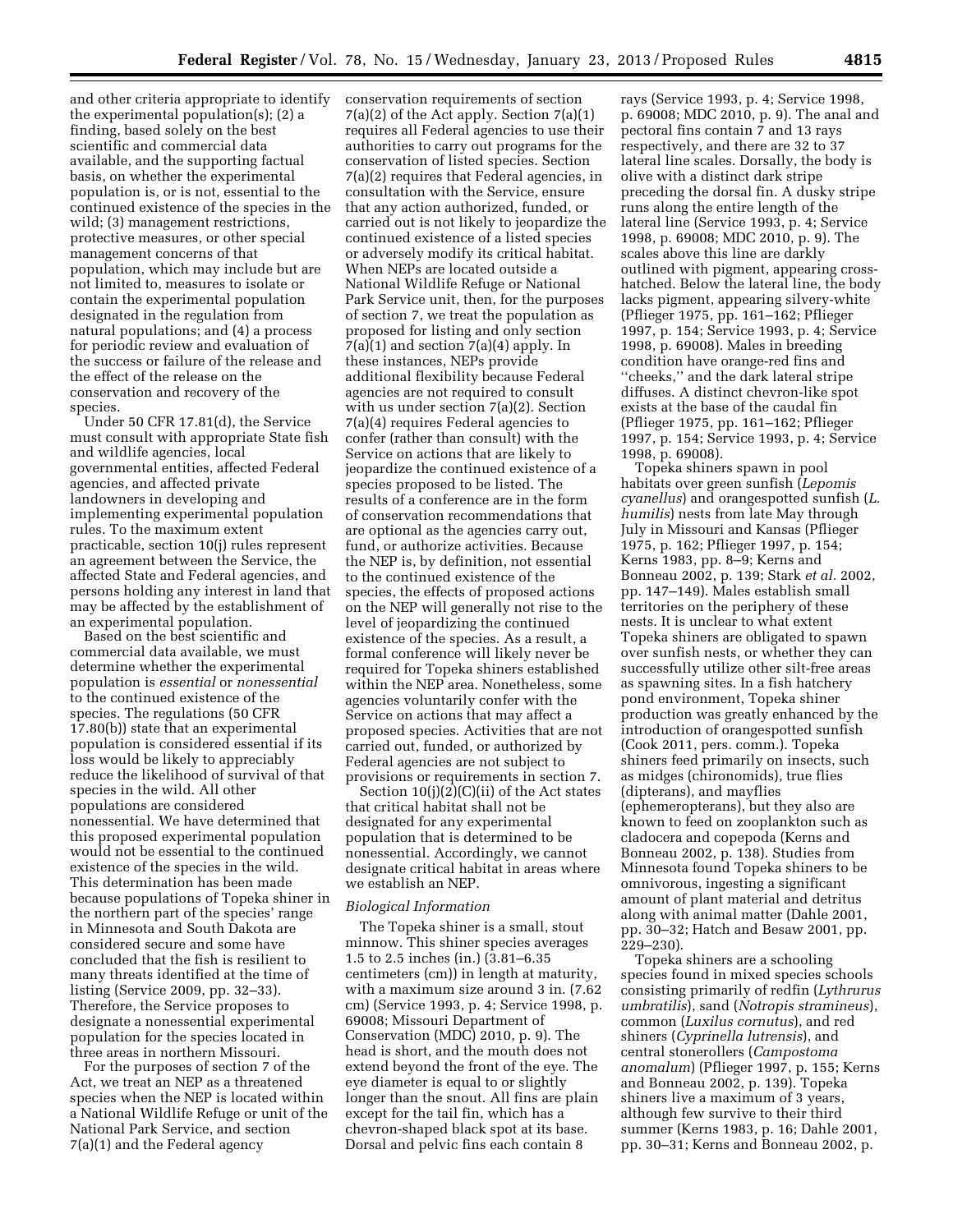138). Topeka shiner populations appear to be more tolerant than other native fish species to drought conditions in Kansas (Minckley and Cross 1959, p. 215; Barber 1986, pp. 70–71; Kerns and Bonneau 2002, p. 138). The Topeka shiner is tolerant of high water temperatures and low dissolved oxygen levels (Koehle 2006, p. 26), which may in part account for the Topeka shiner's apparent drought condition tolerance. Topeka shiners are typically found in small, low order, prairie streams with good water quality and cool temperatures. These streams generally flow all year; however, some may become intermittent during late summer and fall. Pool water levels and cool temperatures are maintained by percolation through the stream bed, spring flow, or groundwater seepage when surface water flow ceases in these stream reaches (Minckley and Cross 1959, p. 212; Pflieger 1975, p. 162; Service 1993, p. 5; Service 1998, p. 69008). Topeka shiners generally inhabit streams with clean gravel, cobble, or sand bottoms. However, bedrock and clay hardpan covered by a thin layer of silt are not uncommon (Minckley and Cross 1959, p. 212).

Topeka shiners are found in pools and runs, and only rarely in riffles. In the northern portion of its range (Iowa, Minnesota, and South Dakota), the Topeka shiner is frequently found in offchannel aquatic habitat (Clark 2000, p. 7; Dahle 2001, p. 8; Berg *et al.* 2004, p. 1). These habitats are characterized by lack of flow, moderate depth, and substrate composed of a thick silt and detritus layer (Dahle 2001, p. 9; Hatch 2001, p. 41). However, such off-channel habitat is rarely found along prairie headwater streams in Missouri. Occasionally, Topeka shiners have been found in larger streams, downstream of known populations, presumably as migrants (Pflieger 1975, p. 162; Service 1993, pp. 5–9; Service 1998, p. 69008). Dahle (2001, p. 39) noted that the Topeka shiner is a multiple clutch spawner and reported that relative abundance was higher in off-channel habitat than instream habitat.

The Topeka shiner was once widespread and abundant in headwater streams throughout the Central Prairie Region of the United States. The species' range historically included much of Missouri, Iowa, and Kansas, as well as portions of Nebraska, South Dakota, and Minnesota (Bailey and Allum 1962, pp. 68–70; Cross 1970, p. 254; Gilbert 1988, p. 317). In Missouri, Topeka shiners historically occurred in most of the prairie and Ozark border portions of north and central Missouri. With the exception of a population

known from Cedar Creek, a tributary of the Des Moines River in Clark County (Mississippi River basin), all Topeka shiner populations in Missouri are known from the Missouri River basin. The species once occupied portions of the Missouri, Grand, Lamine, Chariton, Crooked, Des Moines, Loutre, Middle, Hundred and Two, and Little Blue river basins (MDC 2010, p. 10). Since 1940, the species has been extirpated from many Missouri River tributaries, including Perche Creek, Petite Saline Creek, Tavern Creek, Auxvasse Creek, Middle River, Moreau River, Splice Creek, Slate Creek, Crooked River, Fishing River, Shoal Creek, Hundred and Two River, and Little Blue River watersheds (Bailey and Allum 1962, pp. 69–70; Pflieger 1971, p. 360; MDC 2010, p. 10). Topeka shiners were last observed in the following Missouri streams: Moniteau Creek headwaters in Cooper and Moniteau Counties (2008), Clear Creek (1992) and a tributary of Heath's Creek (1995) in Cooper and Pettis Counties, Bonne Femme Creek watershed in Boone County (1997), Sugar Creek and tributaries in Daviess and Harrison Counties (2008), Dog Branch in Putnam County (1990), and Cedar Creek in Clark County (1987) (MDC 2010, p. 10; Novinger 2011, pers. comm.). It is presumed Topeka shiners are extirpated from the Bonne Femme Creek watershed (MDC 2010, p. 10).

The Topeka shiner in Missouri exists in highly disjunct populations in a small fraction of its historical range. Sampling specifically for Topeka shiners during the early 1990s found this species at only 19 percent (14 of 72) of historical sites, and at only 15 percent (20 of 136) of the total sites sampled in Missouri (Gelwicks and Bruenderman 1996, p. 5). Additionally, the remaining populations were found to be smaller than they had been recorded historically. For example, over 300 Topeka shiners were recorded among 7 locations in Bonne Femme Creek from 1961 to 1983. However, during comparable surveys within the same watershed, in the 1990s, only six Topeka shiners were identified at two locations (Wiechman, MDC 2012, pers. comm.). The isolation and small size of the remaining populations makes them highly vulnerable to extirpation. Currently, remaining viable populations of Topeka shiners can be consistently found in only two Missouri stream systems: Moniteau Creek headwaters in Cooper and Moniteau Counties, and Sugar Creek headwaters in Daviess and Harrison Counties. Several other streams have produced samples of a few individuals in the past 25 years, but

these occurrences are based on a very limited number of fish (MDC 2010, p. 10).

## *Effects of Establishing the Proposed Nonessential Experimental Population on Recovery of the Species*

Restoring an endangered or threatened species to the point where it is recovered is a primary goal of the Service's endangered species program. Although a Service recovery plan has not been issued for the Topeka shiner, the MDC devised State-specific recovery criteria for the species in their 10-year Strategic Plan for the Recovery of the Topeka Shiner in Missouri (MDC 2010, p. 8). The recovery goal of this plan is to stabilize and enhance Topeka shiner numbers in Missouri by securing populations in seven streams. Seven populations would be equivalent to one half of the known populations sampled in Missouri since 1960. Two main criteria were established to accomplish the goal: (1) Reduce or eliminate major threats and restore suitable habitat in Moniteau Creek and Sugar Creek watersheds, and (2) introduce (or reintroduce) and establish secure populations in five additional streams (MDC 2010, p. 8). According to fisheries experts with the Missouri Department of Conservation and as outlined in MDC's strategic plan, the designation of a Topeka shiner NEP in Missouri is necessary to establish new populations in the State (MDC 2010, p. 26).

The MDC (2011a, pp. 1–2; 2011b, pp. 2–3; 2011c, p. 3) established six criteria for identifying possible reintroduction sites in Missouri: (1) Propagation and release sites are to be under public ownership; (2) ownership involves a partner committed to conservation; (3) proposed release sites are within relatively close proximity to existing Topeka shiner populations; (4) proposed release sites are within the overall historical range of the species in Missouri; (5) the overall condition of the stream (*e.g.,* land use, environmental parameters, stream bank and channel stability, ecological and biological integrity) and watershed is suitable; and (6) the perceived likelihood of success of the reintroduction is high because there are no physical barriers that will prevent the species from inhabiting these sites. We have selected high quality streams for proposed reintroduction that will support growth, survival, and natural reproduction. Sites selected are also deemed to be adequate to facilitate expansion of reintroduced populations.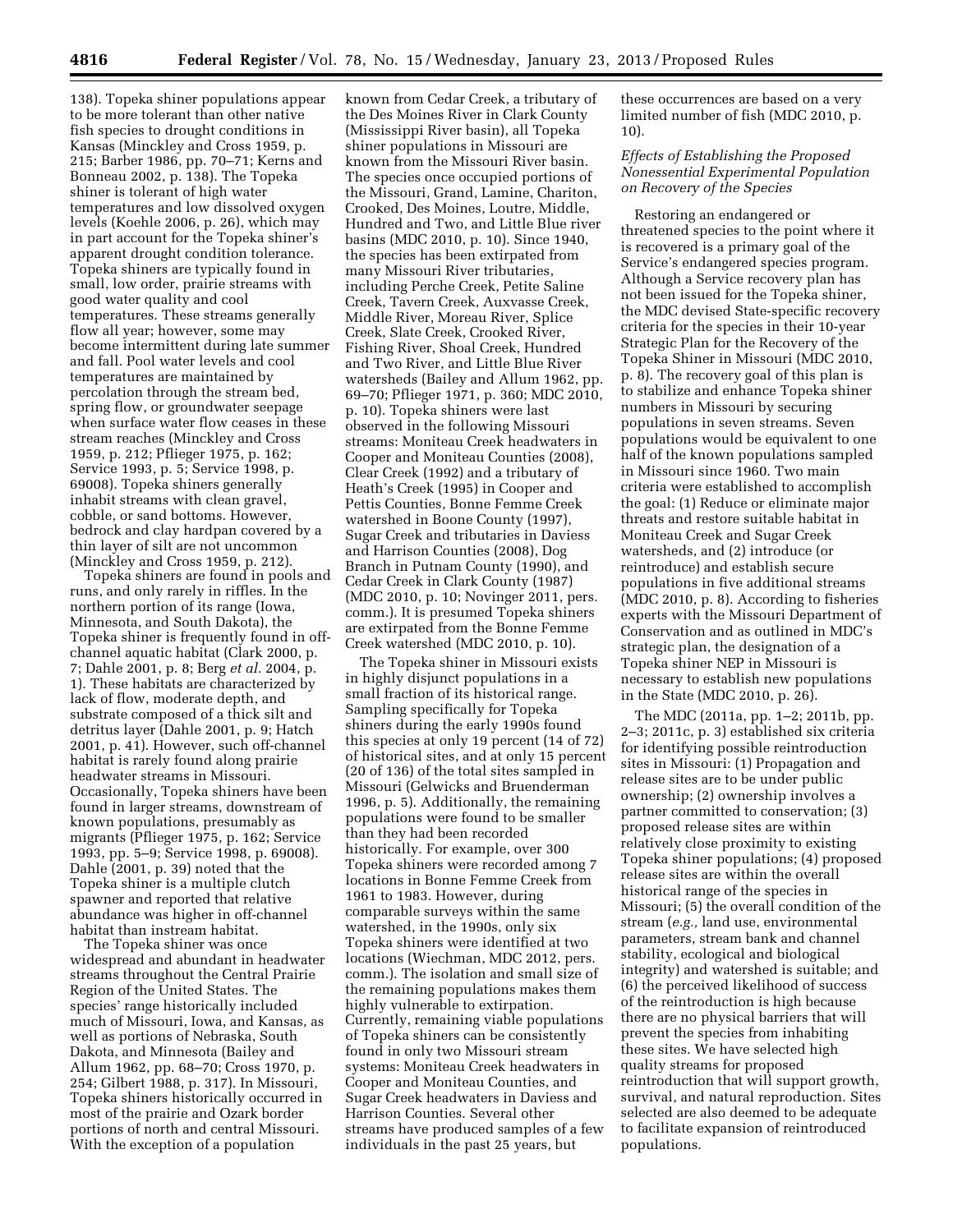# *Location of the Proposed Nonessential Experimental Population*

Based on criteria outlined above for reintroduction sites, Little Creek headwaters in Harrison County; East Fork Big Muddy Creek in Gentry, Harrison, and Worth Counties; and tributaries of Spring Creek in Adair, Putnam, and Sullivan Counties have been identified for initial release efforts (MDC 2010, pp. 27–31). Although no historical records exist of Topeka shiner in the selected reintroduction sites, it is likely that the species once inhabited these waters. Our conclusion is based on the following: (1) The species was historically known from adjacent watersheds—Little Creek and Big Muddy Creek are located approximately 16–19 air miles (mi.) (25.75–30.58 air kilometers (km)) from extant sites in Harrison County, Missouri (Wiechman 2012, pers. comm.), and the Spring Creek watershed in Adair, Putnam, and Sullivan Counties is located approximately 11 air mi. (17.7 air km) (Novinger 2012, pers. comm.) from a historical location in Putnam County, Missouri; (2) habitat is identical or similar to currently occupied sites in Harrison County, Missouri; and (3) the proposed reintroduction sites have suitable habitat necessary for the successful establishment of the species (MDC 2011a, pp. 1–2).

The reintroduction areas would include both pond (similar to offchannel habitats used by the species elsewhere within its range) and stream habitats. Initial donor populations of Topeka shiner would originate from extant sites in Sugar Creek, Harrison County, and be propagated at MDC's Lost Valley Hatchery in Warsaw, Missouri. Future captive-breeding of the Topeka shiner would occur in pond habitats, and the progeny would be used to stock the NEP streams rather than continual use of the Lost Valley Hatchery (Novinger 2012, pers. comm.). The subsequent use of pond fish for ongoing reintroduction efforts would be dependent upon the success of propagation efforts at The Nature Conservancy's Dunn Ranch, MDC's Pawnee Prairie Natural Area (NA), and MDC's Union Ridge Conservation Area (CA) (see below) (Novinger 2012, pers. comm.).

## Little Creek

Little Creek is a tributary to West Fork Big Creek in the greater Grand River drainage. The proposed NEP portion of the watershed is located in the headwaters of Little Creek and is estimated at 7,600 acres (ac) (3075 hectares (ha)). The area extends from the

backwaters of Harrison County Lake, upstream to the headwaters of Little Creek, and includes all tributaries in this reach from the reservoir to headwaters. Specific reintroduction sites would be located in select ponds (greater than 8 feet (2.44 m) deep) and in headwater stream reaches on Dunn Ranch, which is owned and operated by The Nature Conservancy (TNC). Dunn Ranch comprises the upper half of the watershed, and it has several characteristics that promote a successful reintroduction program (*e.g.,* land management within the watershed is excellent) (MDC 2011a, p. 2). Harrison County Lake (280 ac) (113.1 ha) is identified as the downstream extent of the proposed NEP because it supports a popular sport fishery with abundant predator fishes (largemouth bass, crappie, channel catfish), which greatly limit the potential for downstream migration of cyprinid species (MDC 2011a, p. 2). Little Creek is approximately 16 air miles (mi.) (25.75 air kilometers (km)) from extant sites in Harrison County, Missouri (Wiechman 2012, pers. comm.). A physical barrier in Harrison County Lake downstream of the proposed reintroduction site would prevent the mixing of wild and reintroduced populations of Topeka shiners (MDC 2011a, p. 7).

### Big Muddy Creek

Big Muddy Creek is a tributary to the East Fork Grand River drainage and its watershed covers 44,339 ac. Land use is predominately grassland (60 percent), containing minor components of cropland (16 percent) and deciduous forest (15 percent). Cropland is concentrated in the bottomland along the mainstem of Big Muddy Creek. Grassed uplands are mostly used for cattle grazing and hay production. Headwaters of Big Muddy Creek (upper 33 percent of watershed) lie within the Grand River Grasslands Conservation Opportunity Area (GRGCOA). Two notable properties within the GRGCOA portion of Big Muddy Creek include MDC's Pawnee Prairie Natural Area (NA) (476 ac) (192 ha) and TNC's Pawnee Prairie (500 ac) (202 ha), which are cooperatively managed for native prairie and associated wildlife (MDC 2011b, pp. 1–2).

The 10-year-old GRGCOA covers approximately 70,000 ac (28,327 ha) in northern Missouri and southern Iowa, with approximately 14,800 ac (5,989 ha) (21 percent) located within the Big Muddy Creek basin. In northern Missouri, GRGCOA is believed to have the greatest potential to restore a functioning tallgrass prairie ecosystem on a landscape scale. The MDC, TNC,

the Iowa Department of Natural Resources, the Natural Resources Conservation Service, the Service, and interested private landowners are working cooperatively to restore prairie, promote soil conservation practices, and enhance habitat for prairie chickens in this area. Prescribed burning is commonly used to help meet these objectives. Experimental patch-burn grazing on Pawnee Prairie NA is also being evaluated by MDC and Iowa State University (MDC 2011b, p. 2).

The eastern side of MDC's Emmet and Leah Seat Memorial (Seat) Conservation Area (CA) (2,030 ac) (821 ha) is located within the Little Muddy Creek basin, a lower sub-basin to Big Muddy Creek. Little Muddy Creek basin is located outside the GRGCOA. Seat CA is a mixture of old field, grasslands, cropland, and woodland habitats. The area features public hunting (deer, turkey, quail, small game), primitive camping, an archery range, 16 fishable ponds (totaling 13 ac), and a permanent stream. The area is managed primarily for upland game hunting (MDC 2011b, p. 2).

The Big Muddy Creek watershed, from its confluence with East Fork Grand River upstream through all headwaters, is included in the proposed NEP area for the following reasons: (1) There are no known fish barriers; (2) there are no reservoirs (except small farm ponds) with abundant predator fishes; and (3) stream size remains relatively small with habitat conditions comparable to those found in reaches of Sugar Creek where Topeka shiners occur. Big Muddy Creek is approximately 19 air miles (mi.) (30.58 air kilometers (km)) from extant sites in Harrison County, Missouri (Wiechman 2012, pers. comm.). East Fork Grand River is believed to effectively limit the potential for downstream migration of cyprinids given its higher densities of predator fishes (predominantly channel catfish) and minimal cover for small fish (MDC 2011b, p. 2). A physical barrier in the East Fork of the Grand River downstream of the proposed reintroduction site would prevent mixing of wild and reintroduced populations of Topeka shiners (MDC 2011b, p. 9).

### Spring Creek

Spring Creek is a tributary to the Chariton River, and its watershed covers 60,869 ac (24,632 ha). Land use is essentially limited to deciduous woodlands (41 percent) and grassland (39 percent), with only 10 percent cropland. Cropland is concentrated in the bottomland along the mainstem of Spring Creek and in the upper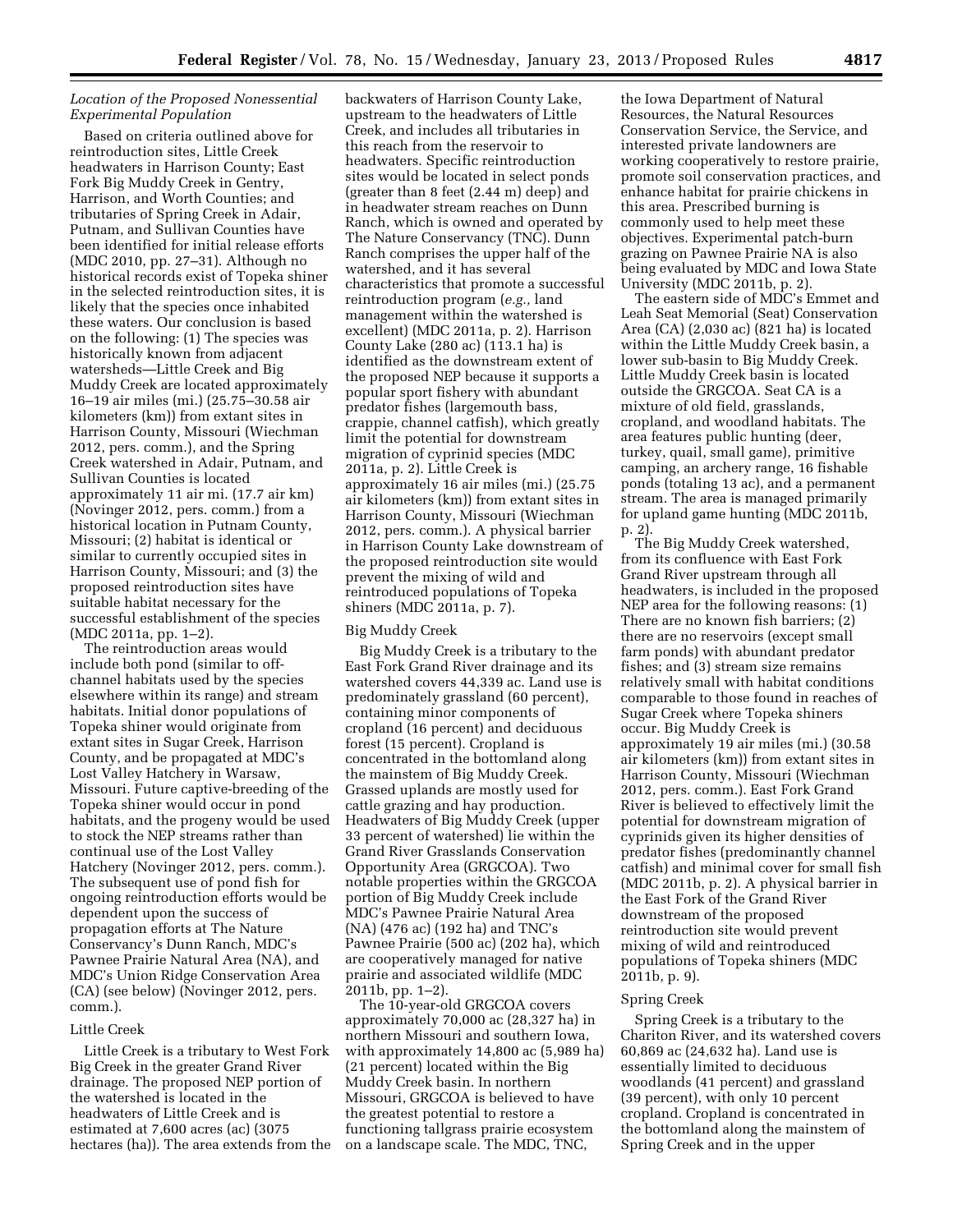watershed in the Unionville Plains. Grassed uplands are mostly used for cattle grazing and hay production. The Union Ridge Conservation Opportunity Area (URCOA) and the Spring Creek Priority Watershed (SCPW) encompass roughly 75 percent of the Spring Creek watershed. MDC ownership within the watershed includes Morris Prairie CA (167 ac) (67 ha), Dark Hollow NA (315 ac) (127 ha), Union Ridge CA (8,110 ac) (3,282 ha), and Shoemaker CA (259 ac) (104 ha). Morris Prairie NA (47 ac) (19 ha) and Spring Creek Ranch NA (1,769 ac) (716 ha) are located within the boundaries of Morris Prairie CA and Union Ridge CA, respectively. These properties are managed for native prairie-savanna-woodland and associated wildlife (MDC 2011c, p. 1).

The Spring Creek watershed, from its confluence with the Chariton River upstream through all headwaters is included in the proposed NEP area for the following reasons: (1) There are no known fish barriers; (2) there are no reservoirs (except small farm ponds) with abundant predator fishes; and (3) stream size remains relatively small, with habitat conditions comparable to those found in reaches of Sugar Creek where Topeka shiners occur. The Spring Creek watershed in Adair, Putnam, and Sullivan Counties is located approximately 47 air mi. (75.64 air km) (Wiechman 2012, pers. comm.) from extant sites in Harrison County, and the Spring Creek locations are not in any watershed where there are extant records of Topeka shiner (MDC 2011c, pp. 8–11). The Chariton River is believed to effectively limit the potential for downstream migration of Topeka shiners given its higher densities of predator fishes (predominantly channel catfish) and minimal cover for small fish (MDC 2011c, p. 2).

Initial reintroduction sites for Topeka shiners would be in at least six ponds and all suitable stream reaches on MDC's Union Ridge CA. Subsequent monitoring of Topeka shiners would be restricted to the middle-Spring Creek sub-basin of the Spring Creek watershed. Within Spring Creek, this sub-basin is believed to offer the greatest potential to establish a self-sustaining population of Topeka shiners, and the smaller size of the middle-Spring Creek sub-basin also allows for regional Fisheries staff to reasonably complete monitoring efforts and evaluate success (MDC 2011c, p. 2).

## *Likelihood of Population Establishment and Survival*

A subset of the ponds on Dunn Ranch, Pawnee Prairie, and Union Ridge CA

determined to be suitable for the propagation of Topeka shiners would be treated with rotenone to remove potential predators prior to stocking (MDC 2011a, p. 2; MDC 20011b, p. 2; MDC 2011c, p. 3). Spawning gravel would also be added to littoral areas (0– 1 meter deep). The success of reproduction in these ponds would be compared to ponds with bare soil bottom types that did not receive spawning gravel. Reducing predators and increasing spawning success should increase the likelihood of population establishment and survival.

# *Addressing Causes of Extirpation*

There are apparently numerous reasons for the decline of the Topeka shiner throughout its range. Reductions and disappearance of many Topeka shiner populations appear to be related to a combination of physical degradation of habitat and species interactions (MDC 2010, p. 11). Physical degradation of habitat is primarily related to patterns of land use including destruction, modification and fragmentation of habitat resulting from siltation, reduced water quality, tributary impoundment, and reduction of water levels (MDC 2010, p. 11). These habitat alterations may have been caused by intensive agriculture, urbanization, and highway construction (Minckley and Cross 1959, p. 216; Cross and Moss 1987, p. 165; Pflieger 1997, p. 199; Tabor 1992, pp. 38–39; MDC 2010, p. 11). Bayless *et al.* (2003, p. 47) found that generally good water quality and habitat prevailed in the Moniteau Creek watershed, where the largest remaining populations of the Topeka shiner persist. No overall pattern relating Topeka shiner distribution and water quality was detectable; however, the Topeka shiner has never been observed in sub-basins of the watershed characterized by chronically extreme levels of urbanization, nutrient additions, and turbidity. Construction of watershed impoundments that limit sediment-flushing flows and provide a source of piscivorous predators, lowwater crossings that obstruct animal and particle passage, and reduction of groundwater levels resulting from irrigation may have also contributed to the Topeka shiner's decline (Layher 1993, pp. 15–17; Tabor 1992, p. 39; Pflieger 1997, p. 155; Schrank *et al.*  2001, p. 419; Mammoliti 2002, p. 2; MDC 2010, p. 11). Species interactions, such as predation and competition with other fishes, have likely played a role in the decline of the Topeka shiner in portions of its range. Stocking piscivores such as largemouth bass (*Micropterus salmoides*), crappie (*Pomoxis* spp.), and

bluegill (*Lepomis macrochirus*) in ponds constructed in watersheds containing the Topeka shiner has probably accelerated the decline of the Topeka shiner through predation (MDC 2010, p. 11). Additionally, Pflieger (1997, p. 155) suggested that the introduced blackstripe topminnow (*Fundulus notatus*) and western mosquitofish (*Gambusia affinis*) likely compete with the Topeka shiner for food.

The Topeka shiner in Missouri has declined in the presence of largemouth bass, bluegill, and blackstripe topminnow, and this decline coincided with the decline of other fishes considered generally tolerant of poor physical and chemical conditions but intolerant of species interactions (Winston 2002, p. 249). Schrank *et al.*  (2001, p. 413) noted that sites where the Topeka shiner had been extirpated in Kansas had a greater number of small impoundments in the watershed, longer pools, higher catch per effort of largemouth bass, and higher species diversity by trophic guild and richness compared to sites where the Topeka shiner was extant. Dahle and Hatch (2002, p. 3) determined the threat of predation of Topeka shiners by piscivorous fish (including largemouth bass) in southwest Minnesota streams was low due to the rarity of such predators.

Other unidentified factors may be responsible for the loss of the Topeka shiner from some streams and for localized undocumented fish kills. Further study is needed to determine the relative significance of habitat degradation versus species interactions as causes for the decline of the Topeka shiner. Koehle (2006, p. 26) found Topeka shiners to be tolerant of high water temperatures and low dissolved oxygen levels. Additional experimental studies would be particularly useful to elucidate the physiological tolerances and behavior of the Topeka shiner in addition to comparisons of the hydrology, water chemistry, physical habitat, land use practices, and fish communities in areas where the species persists and where it has been extirpated (MDC 2010, p. 11).

All proposed reintroduction sites are on public land, and are properly managed to prevent potential causes of extirpation (Pflieger 1997, pp. 154–155). In addition to implementing management techniques that will sustain headwater prairie stream habitat, efforts have been undertaken to eliminate potential predation by nonnative piscivorous fish (MDC 2010, pp. 26–31). Ponds on Dunn Ranch, Pawnee Prairie NA, and Union Ridge CA determined to be suitable for the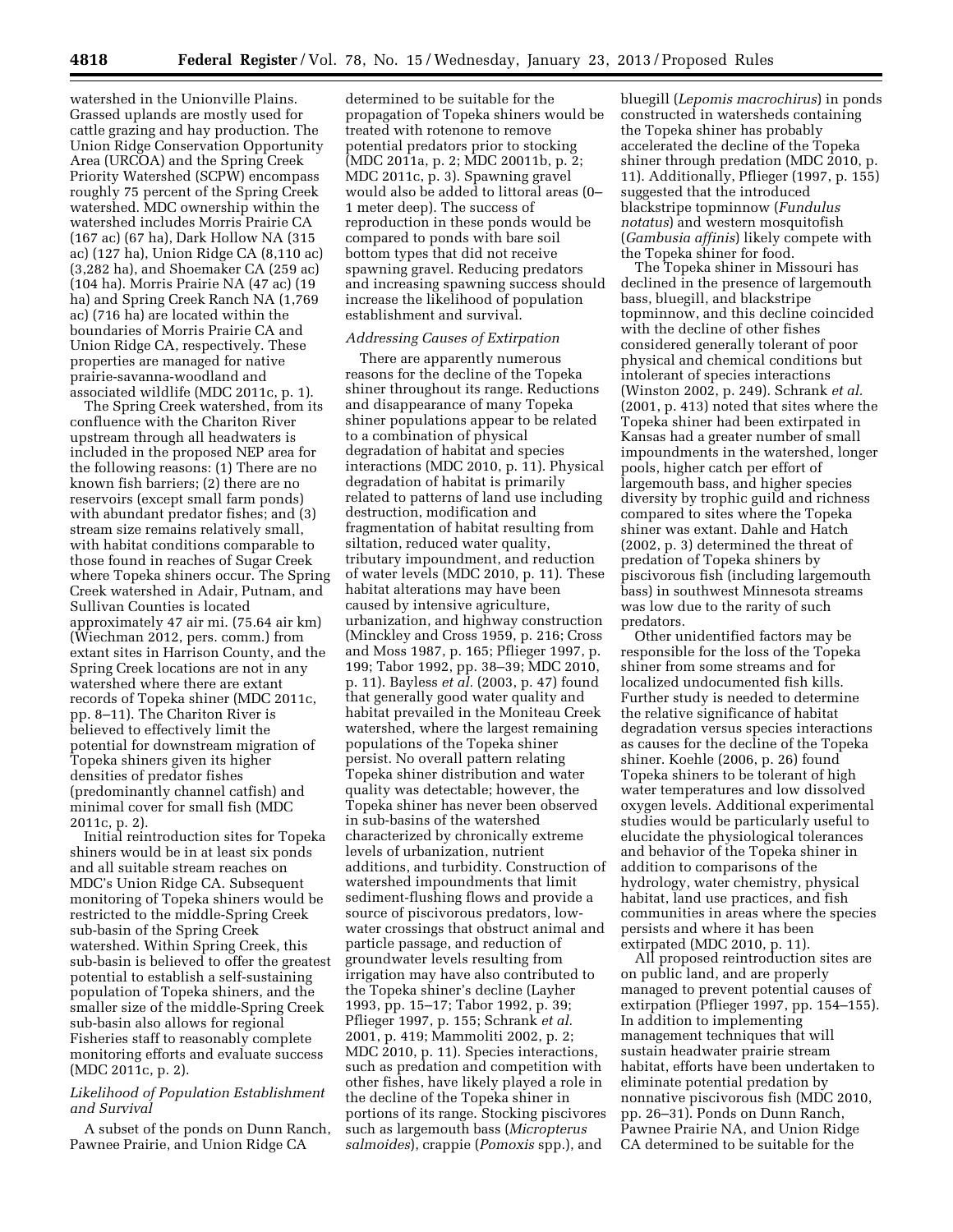propagation of Topeka shiners were treated with rotenone during the summer of 2011, to remove potential piscivorous predators prior to stocking (MDC 2011a, p. 2; MDC 20011b, p. 2; MDC 2011c, p. 3). Ponds would be regularly monitored to assess success of removal operations. Additional treatments would be provided if needed to ensure ponds are free of fish predators before any stocking takes place. Such actions should improve the probability of success of reintroduction efforts. Ponds on proposed reintroduction areas used in propagation efforts would likely duplicate off-channel habitats occupied by Topeka shiners elsewhere within the species' range (MDC 2010, p. 26). The use of such ponds in propagation efforts would serve as refugia for Topeka shiners during extreme drought and may provide excellent sources of intrabasin transfers to promote population expansion (MDC 2011a, p. 2).

## *Release Procedures*

Initial donor populations of Topeka shiner would originate from extant sites in Sugar Creek, Harrison County, and from fish propagated at MDC's Lost Valley Hatchery in Warsaw, Missouri. Proposed NEP reintroductions would include pond and stream habitats within the Little Creek, Big Muddy Creek, and Spring Creek watersheds. Captive-reared fish would be stocked into stream and pond habitats by MDC fisheries personnel. Cooperators include MDC, TNC, and the Service. Topeka shiners that are subsequently and successfully reared in ponds on Dunn Ranch, Pawnee Prairie NA, and the Union Ridge CA would be placed into proposed stream habitats following established stocking protocols described in the reintroduction plans (MDC 2011a, 2011b, and 2011c). We do not anticipate that the removal of fish would have a deleterious effect on the genetics of the species, because only a sample of Topeka shiners in Sugar Creek would be collected.

### *Parameters To Assess the Success of the Reintroduction*

## Sampling Sites

Information on fish species composition and simple stream habitat conditions would be collected at sites throughout the proposed NEP portion of the Little Creek, Big Muddy Creek, and Spring Creek watersheds prior to initial stockings. Twenty-five sites with 3 pools per site that are at least 200 meters (m) in length would be selected using a Generalized Random Tessellation Stratified (GRTS) design (*[http://](http://www.epa.gov/nheerl/arm/designing/design_intro.htm)* 

## *[www.epa.gov/nheerl/arm/designing/](http://www.epa.gov/nheerl/arm/designing/design_intro.htm) design*\_*[intro.htm](http://www.epa.gov/nheerl/arm/designing/design_intro.htm)*).

#### Fish Sampling

Each pool would be sampled once with a 15-foot (ft) (4.57-m) x 6-ft (1.83 m), one-eighth-inch (0.32-centimeters (cm)) mesh drag seine to collect fish. To be more effective in narrow pools (width less than 6 m), the net may be shortened to facilitate sampling. Two nets hauled side-by-side would be used for wide pools between 10 and 20 m in width. All species present in a catch would be identified and categorized by apparent relative abundance: ''low'' is defined by low approximate number (fewer than 10 fish) and low approximate percent of total catch (less than 5 percent); ''medium'' (10–50 fish, less than 25 percent); or ''high'' (greater than 50 fish, greater than 25 percent). Presence of juvenile Topeka shiners (less than 40 millimeters (mm) total length) would be noted as an indication of spawning at each site.

*Habitat*—Habitat variables to be measured in the field in each pool include: Global Positioning System (GPS) coordinates at the downstream edge of the pool using Universal Transverse Mercator North American Datum of 1983 (UTM NAD83); water temperature and conductivity (measured with a handheld meter, indicates ion concentration and relative degree of water replenishment); pool length and representative pool width (measured with rangefinder or meter stick), and maximum depth (via meter stick or similar); visual assessments of the relative amount of silt or organic debris covering the stream bottom  $(1 =$ almost none,  $2 = \text{thin layer}$ ,  $3 = \text{thick}$ layer) and overall substrate type/  $\alpha$  coarseness (1 = clay or bedrock, 2 = small rock less than 128 mm diameter/ cobble, 3 = large rock greater than 128 mm); degree of pool isolation  $(1 =$ intermittent or isolated, 2 = continuous or interconnected by flowing water habitat); and overall level of seining difficulty  $(1 = not difficult, 2 =$ difficult). Visual assessments and level of difficulty would be based on consensus of the sampling crew. An adaptive monitoring approach would be used to assess the NEP population numbers and habitat variables; adjustments would be made, if necessary, after assessing the monitoring techniques.

## Initial Stocking

*Ponds*—Topeka shiners would be stocked at a rate of 500 fish per acre in designated ponds at proposed reintroduction sites on public properties. All fish would come from

either Sugar Creek (Harrison County) or those propagated at MDC's Lost Valley Hatchery. Additionally, orangespotted sunfish would be stocked in each pond at a rate of 25 to 50 fish per acre. The source of the sunfish would preferably be from Sugar Creek broodstock propagated at MDC's Lost Valley Hatchery or another local basin within the greater Grand River watershed. Green sunfish (also from local basins) may be substituted to meet desired stocking rates for sunfish if adequate numbers of orangespotted sunfish cannot be reasonably collected.

*Stream Reaches*—Topeka shiners would also be stocked in suitable stream reaches within the NEP area on public properties at a minimum rate of 5,000 fish per mile. Based on monitoring data, a need for stocking sunfish would be determined for selected stream reaches on public properties. Sources of Topeka shiners and sunfish would be the same as described above for the ponds.

#### Supplemental Stocking

Supplemental stockings of Topeka shiners or sunfish would be conducted for ponds or selected stream reaches on public properties within the greater NEP portion of Little, Big Muddy, and Spring creeks, if necessary. Criteria for such stockings would be determined by MDC fisheries personnel as needed and necessary to meet reintroduction goals outlined in MDC's 10-year Action Plan for the Topeka Shiner (MDC 2010, pp. 29–35). Supplemental stocking rates in ponds and streams would occur at the same rates described for initial stockings above.

## *Effects on Extant Populations*

Individual Topeka shiners used to establish an experimental population would be supplied by MDC's Lost Valley Hatchery in Warsaw, MO, propagated under the Federal Fish and Wildlife Permit #TE71730A. The donor population for the Lost Valley Hatchery is from sites in Sugar Creek, Harrison County, Missouri. Sugar Creek's Topeka shiner population is closest to the proposed reintroduction sites. Typical gear used for small cyprinids would be used to collect Topeka shiners, and they would be held at Lost Valley Hatchery until they could be stocked into pond and stream habitats at proposed reintroduction sites.

The 10-year Strategic Plan for the Recovery of the Topeka Shiner in Missouri (MDC 2010, pp. 29–35) and reintroduction plans for Topeka shiner in the Little Creek, Big Muddy Creek, and Spring Creek watersheds (MDC 2011a, pp. 1–9; MDC 2011b, pp. 1–11; MDC 2011c, pp. 1–11) contain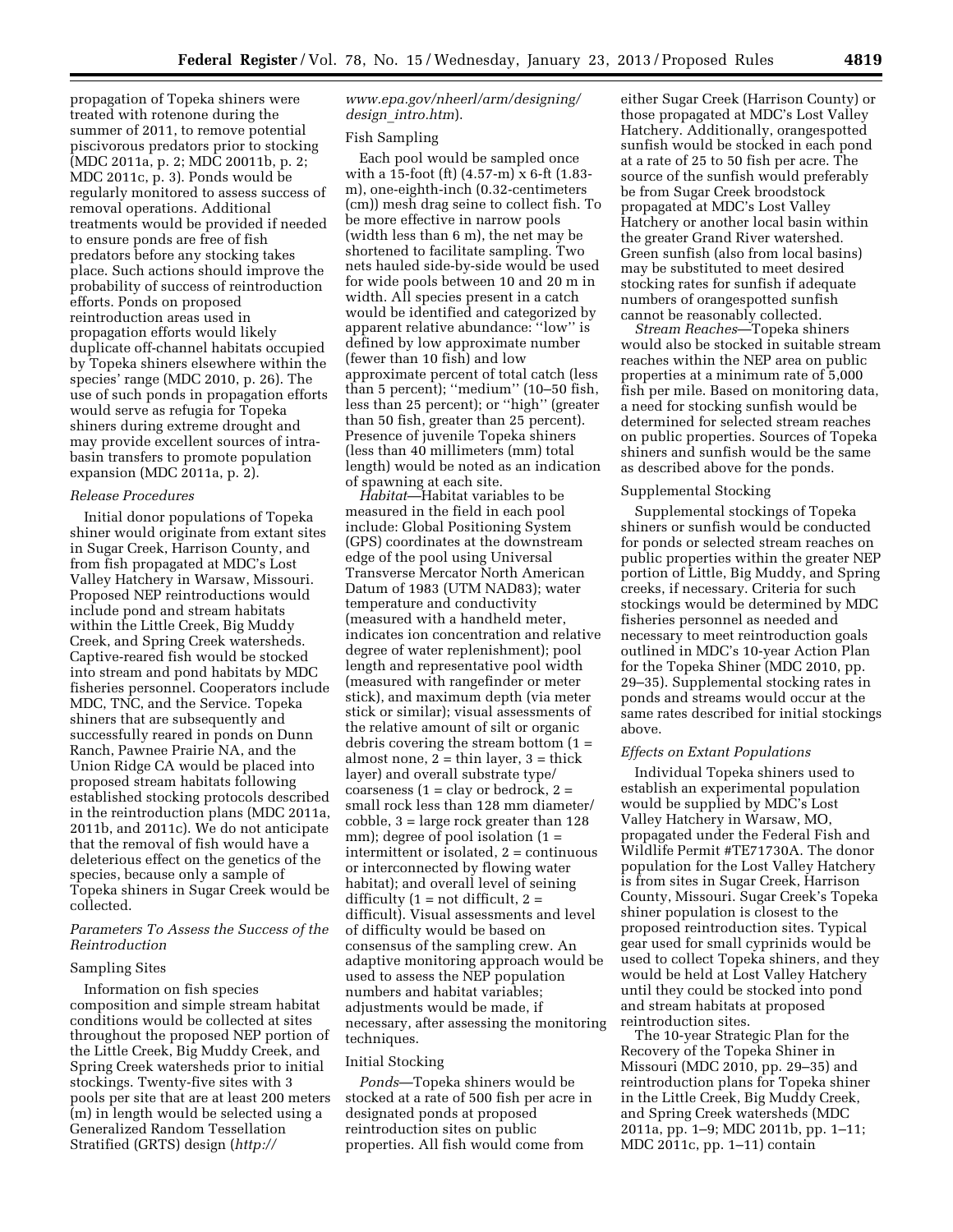additional information on the release procedures and monitoring protocols (see **FOR FURTHER INFORMATION CONTACT** for copies of this document or go to *<http://www.regulations.gov>*).

## Status of Proposed Population

We would ensure, through our section 10 permitting authority and the section 7 consultation process, that the use of Topeka shiner from the donor population within the Sugar Creek Basin for releases into Little Creek, Big Muddy Creek, and Spring Creek is not likely to jeopardize the continued existence of the species in the wild.

The proposed special rule that accompanies this section 10(j) proposed rule is designed to broadly exempt, from the section 9 take prohibitions, any take of Topeka shiners that is incidental to otherwise lawful activities. We propose to provide this exemption because we believe that such incidental take of members of the NEP associated with otherwise lawful activities is necessary and advisable for the conservation of the species.

This designation is justified because no adverse effects to extant wild or captive Topeka shiner populations would result from release of progeny from the Sugar Creek population. There is no possibility of any transfer of disease or mixing of wild and reintroduced populations due to the distances involved between the donor population and proposed reintroductions, the watersheds involved, and the physical barriers associated with the Little Creek and Big Muddy Creek watersheds. The majority of the reintroductions would occur on managed public land, and exemptions from prohibition for activities on private land are not likely to result in the loss of the proposed NEP. Successful propagation of Topeka shiners in ponds at Dunn Ranch, Pawnee Prairie NA, and Union Ridge CA would provide a continual reservoir of Topeka shiners for supplemental stocking as needed. We expect that the reintroduction effort into Little, Big Muddy, and Spring creeks would result in the successful establishment of a self-sustaining population of Topeka shiners, which would contribute to the recovery of the species.

# *Extent to Which the Reintroduced Population May Be Affected by Land Management Within the Proposed NEP Watersheds*

We conclude that the effects of Federal, State, or private actions and activities would not pose a substantial threat to Topeka shiner establishment and persistence in the Little Creek, Big

Muddy Creek, and Spring Creek watersheds, because most activities currently occurring in the proposed NEP area are compatible with Topeka shiner recovery, and there is no information to suggest that future activities would be incompatible with Topeka shiner recovery. Most of the area containing suitable release sites with high potential for Topeka shiner establishment is managed by MDC or TNC through the following mechanisms:

(1) There are existing best management practices (BMPs) for Topeka shiners that are followed by MDC and TNC; these practices include recommendations to maintain the water quality and headwater stream habitat (MDC 2000, p. 1).

(2) Reintroduction plans have been developed for all proposed NEP sites (MDC 2011a, pp. 1–9; MDC 2011b, pp. 1–11; MDC 2011c, pp. 1–9).

(3) All proposed reintroduction sites are managed to maintain Topeka shiner habitat (MDC 2011a, pp. 1–9; MDC 2011b, pp. 1–11; MDC 2011c, pp. 1–9).

Management issues related to the proposed Topeka shiner NEP that have been considered include:

(a) *Incidental take:* The regulations implementing the Act define ''incidental take'' as take that is incidental to, and not the purpose of, carrying out an otherwise lawful activity (50 CFR 17.3), such as agricultural activities and other rural development, and other activities that are in accordance with Federal, Tribal, State, and local laws and regulations. Experimental population special rules contain specific prohibitions and exceptions regarding the taking of individual animals. If this 10(j) rule is finalized, incidental take of Topeka shiners within the NEP area would not be prohibited, provided that the take is unintentional and is in accordance with the special rule that is a part of this 10(j) rule. However, if there is evidence of intentional take of an individual Topeka shiner within the NEP that is not authorized by the special rule, we would refer the matter to the appropriate law enforcement entities for investigation.

(b) *Special handling:* In accordance with 50 CFR  $17.21(c)(3)$ , any employee or agent of the Service, any other Federal land management agency, or State personnel, designated for such purposes, may in the course of their official duties, handle individual Topeka shiners to aid sick or injured individual Topeka shiners, or to salvage dead individual Topeka shiners. Other persons would need to acquire permits from the Service for these activities.

(c) *Coordination with landowners and land managers:* The Service and our cooperators have identified issues and concerns associated with the proposed Topeka shiner nonessential experimental population establishment. The proposed NEP establishment was discussed with potentially affected State agencies, Tribal entities, local governments, businesses, and landowners within the proposed reestablishment area. Affected State agencies, landowners, and land managers have either indicated support for, or no opposition to, the proposed NEP establishment, provided an NEP is designated and a special rule is promulgated to exempt incidental take from the prohibitions under section 9.

(d) *Public awareness and cooperation:*  We will inform the general public of the importance of this reintroduction project in the overall recovery of the Topeka shiner in Missouri. We will host public meetings after the publication of this proposed rule and inform the public of the purpose of the reintroduction, while emphasizing that the proposed NEP would not impact activities on private property (see Public Meetings). Additionally, MDC fisheries and private land biologists and the Service will highlight the same issues while working with private landowners on various landowner incentive programs or when providing technical assistance within the proposed NEP watersheds. The designation of the NEP within Little Creek, Big Muddy Creek, and Spring Creek would provide greater flexibility in the management of the reintroduced Topeka shiner individuals.

(e) *Potential impacts to other federally listed species:* No other federally listed species are present within streams where the NEP is proposed; therefore, Topeka shiner reintroductions would not impact any other federally listed species.

(f) *Monitoring and evaluation:*  Monitoring of changes in the distribution of Topeka shiners would be undertaken using occupancy modeling or a similar approach following procedural guidelines described in MacKenzie *et al.* (2006, pp. 183–224). Monitoring would be undertaken annually by personnel of the MDC, and results would be communicated to the public during future public meetings and through the use of outreach documents. If monitoring of released individuals indicates that reintroductions have been successful, additional release areas may be identified in a proposed rule in the **Federal Register** at a future date, following guidelines outlined in MDC's 10-year Strategic Plan for Recovery of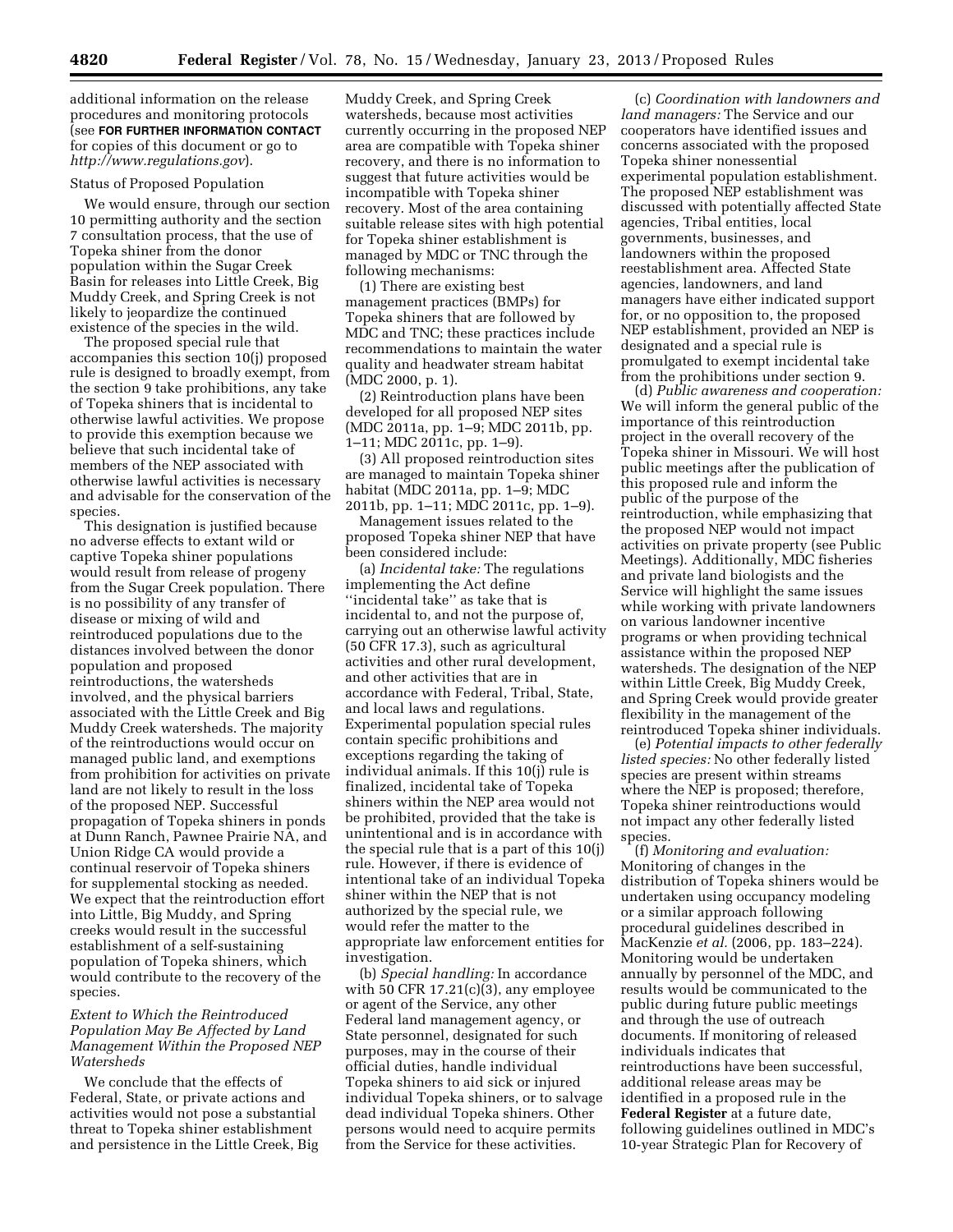the Topeka Shiner in Missouri (MDC 2010, p. 8). We project that it will be necessary to establish Topeka shiners in seven reintroduced populations to achieve recovery of the species in Missouri (MDC 2010, p. 26). However, this proposed rule covers only three of the seven reintroductions because the potential establishment of the remaining four populations will be contingent upon the success of initial propagation and release efforts. Reintroduction into the remaining sites would also follow the same protocols and guidelines conducted under this 10(j) rule, including the opportunity for the public to comment on such reintroductions in a possible future proposed rule.

# *Reintroduction Effectiveness Monitoring*

Evaluations of our reintroduction goal and objectives will require monitoring for at least 10 years following initial stockings. Initial success of the reintroduction efforts would be evaluated through annual sampling of ponds and selected stream reaches on public properties during the first 3 years following initial stockings. Pond sampling would include fall seining with at least five, one-fourth arc pulls around the shore. Catch rates (fish per pull) would be recorded for shiners and sunfish, and a subsample of up to 100 Topeka shiners would be used to evaluate natural reproduction. Topeka shiners that are less than 40 mm (1.6 inches) in length would be considered juveniles. Minnow traps may also be used as a comparison to seining data. Stream sampling would follow the methods described earlier for ''Baseline Data'' sampling. After the first 3 years, ponds stocked with Topeka shiners would be monitored biennially for 10 years. Stream monitoring would be continued annually for 10 years to measure changes in the distribution of Topeka shiners, other fishes in the watershed, and trends in stream habitat conditions. Program Presence (Hines 2006) software to estimate patch occupancy and related parameters would be used to evaluate changes in occupancy and determine Topeka shiner use of Little Creek, Big Muddy, and Spring Creek watersheds.

#### *Donor Population Monitoring*

The MDC would continue to monitor the donor population of Topeka shiners in Sugar Creek. Monitoring of the donor population would follow guidelines established in the 10-Year Strategic Plan for the Recovery of Topeka Shiner in Missouri (MDC 2010, pp. 55–60); however, occupancy modeling would follow the protocols and principles in MacKenzie *et al.* (2006, pp. 183–224) to

assess the status of the species. If monitoring detects a significant decline in donor populations, appropriate management action would be taken.

## *Monitoring Impacts to Other Listed Species*

No other federally listed species occur within ponds or streams proposed for reintroductions; therefore, this monitoring would not be necessary.

# **Findings**

Our regulations at 50 CFR 17.81(b) specify four elements that should be considered and support this finding: (1) Any possible adverse effects on extant populations of a species as a result of removal of individuals, eggs, or propagules for introduction elsewhere; (2) the likelihood that any such experimental population will become established and survive in the foreseeable future; (3) the relative effects that establishment of an experimental population will have on the recovery of the species; and (4) the extent to which the introduced population may be affected by existing or anticipated Federal or State actions or private activities within or adjacent to the experimental population area. The above analysis (see Background) addresses these required components.

Based on the above information, and using the best scientific and commercial data available (in accordance with 50 CFR 17.81), we find that releasing Topeka shiner into Little Creek, Big Muddy Creek, and Spring Creek would further the conservation of the species but that this population is not essential to the continued existence of the species in the wild.

# **Peer Review**

In accordance with our policy on peer review, published on July 1, 1994 (59 FR 34270), we will provide copies of this proposed rule to three or more appropriate and independent specialists in order to solicit comments on the scientific data and assumptions relating to the supportive biological and ecological information for this proposed NEP designation. The purpose of such review is to ensure that the proposed NEP designation is based on the best scientific information available. We will invite these peer reviewers to comment during the public comment period and will consider their comments and information on this proposed rule during preparation of a final determination.

#### **Required Determinations**

### *Regulatory Planning and Review (Executive Orders 12866 and 13563)*

Executive Order 12866 provides that the Office of Information and Regulatory Affairs (OIRA) will review all significant rules. The Office of Information and Regulatory Affairs has determined that this rule is not significant.

Executive Order 13563 reaffirms the principles of E.O. 12866 while calling for improvements in the nation's regulatory system to promote predictability, to reduce uncertainty, and to use the best, most innovative, and least burdensome tools for achieving regulatory ends. The executive order directs agencies to consider regulatory approaches that reduce burdens and maintain flexibility and freedom of choice for the public where these approaches are relevant, feasible, and consistent with regulatory objectives. E.O. 13563 emphasizes further that regulations must be based on the best available science and that the rulemaking process must allow for public participation and an open exchange of ideas. We have developed this rule in a manner consistent with these requirements.

## *Regulatory Flexibility Act (5 U.S.C. 601 et seq.)*

Under the Regulatory Flexibility Act (as amended by the Small Business Regulatory Enforcement Fairness Act (SBREFA) of 1996; 5 U.S.C. 601 *et seq.*), whenever a Federal agency is required to publish a notice of rulemaking for any proposed or final rule, it must prepare, and make available for public comment, a regulatory flexibility analysis that describes the effect of the rule on small entities (small businesses, small organizations, and small government jurisdictions). However, no regulatory flexibility analysis is required if the head of an agency certifies that the rule will not have a significant economic impact on a substantial number of small entities. SBREFA amended the Regulatory Flexibility Act to require Federal agencies to provide a statement of the factual basis for certifying that a rule will not have a significant economic impact on a substantial number of small entities. We are certifying that, if adopted as proposed, this rule will not have a significant economic effect on a substantial number of small entities. The following discussion explains our rationale.

The area that would be affected if this proposed rule is adopted includes the release areas in northern Missouri and adjacent areas into which Topeka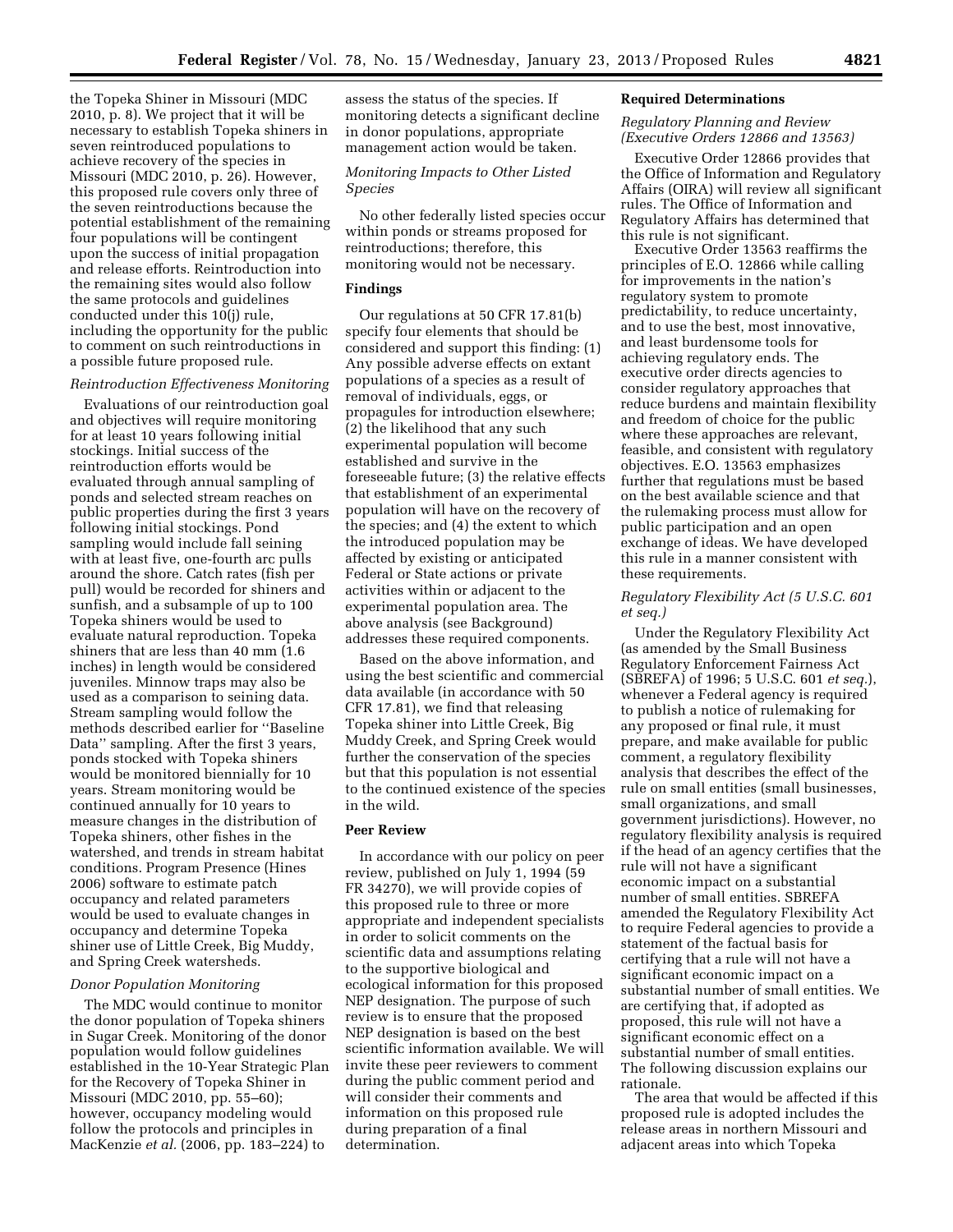shiners may disperse, which over time could include significant portions of the NEP. Because of the regulatory flexibility for Federal agency actions provided by the NEP designation and because of the exemption for incidental take in the proposed special rule, we do not expect this rule to have significant effects on any activities within Federal, State, or private lands within the NEP. In regard to section  $7(a)(2)$ , the population is treated as proposed for listing and Federal action agencies are not required to consult on their activities. Section 7(a)(4) requires Federal agencies to confer (rather than consult) with the Service on actions that are likely to jeopardize the continued existence of a proposed species. Results of a conference are advisory in nature and do not restrict agencies from carrying out, funding, or authorizing activities. In addition, section 7(a)(1) requires Federal agencies to use their authorities to carry out programs to further the conservation of listed species, which would apply on any lands within the NEP area. As a result, and in accordance with these regulations, some modifications to proposed Federal actions within the NEP area may occur to benefit the Topeka shiner, but we do not expect projects would be halted or substantially modified as a result of these regulations.

If adopted, this proposal would broadly authorize incidental take of the Topeka shiner within the NEP area, when such take is incidental to an otherwise lawful activity, such as agricultural activities, animal husbandry, grazing, ranching, road and utility maintenance and construction, other rural development, camping, hiking, fishing, hunting, vehicle use of roads and highways, and other activities in the NEP area that are in accordance with Federal, Tribal, State, and local laws and regulations. Intentional take for purposes other than authorized data collection or recovery purposes would not be permitted. Intentional take for research or recovery purposes would require a section 10(a)(1)(A) recovery permit under the Act.

The principal activities on private property near the proposed NEP area are agriculture, rural development, and recreation. We conclude the presence of the Topeka shiner would not affect the use of lands for these purposes because there would be no new or additional economic or regulatory restrictions imposed upon States, non-Federal entities, or members of the public due to the presence of the Topeka shiner, and Federal agencies would only have to comply with sections 7(a)(1) and

7(a)(4) of the Act in these areas. Therefore, if adopted as proposed, this rulemaking is not expected to have any significant adverse impacts to activities on private lands within the NEP area.

### *Unfunded Mandates Reform Act (2 U.S.C. 1501 et seq.)*

In accordance with the Unfunded Mandates Reform Act (2 U.S.C. 1501 *et seq.*):

(1) If adopted, this proposal will not ''significantly or uniquely'' affect small governments. We have determined and certify under the Unfunded Mandates Reform Act, 2 U.S.C. 1502 *et seq.,* that this proposed rulemaking will not impose a cost of \$100 million or more in any given year on local or State governments or private entities. A Small Government Agency Plan is not required. As explained above, small governments would not be affected because the proposed NEP designation will not place additional requirements on any city, county, or other local municipalities.

(2) This rule will not produce a Federal mandate of \$100 million or greater in any year (*i.e.,* it is not a ''significant regulatory action'' under the Unfunded Mandates Reform Act). This proposed NEP designation for the Topeka shiner would not impose any additional management or protection requirements on the States or other entities.

## *Takings (E.O. 12630)*

In accordance with Executive Order 12630, the proposed rule does not have significant takings implications. This rule would allow for the take of reintroduced Topeka shiners when such take is incidental to an otherwise legal activity, such as agricultural activities and other rural development, camping, hiking, hunting, vehicle use of roads and highways, and other activities that are in accordance with Federal, State, Tribal, and local laws and regulations. Therefore, we do not believe that establishment of this NEP would conflict with existing or proposed human activities or hinder public use of the Little Creek, Big Muddy Creek, and Spring Creek or its tributaries.

A takings implication assessment is not required because this rule: (1) Would not effectively compel a property owner to suffer a physical invasion of property and (2) would not deny all economically beneficial or productive use of the land or aquatic resources. This rule would substantially advance a legitimate government interest (conservation and recovery of a listed species) and would not present a barrier

to all reasonable and expected beneficial use of private property.

# *Federalism (E.O. 13132)*

In accordance with Executive Order 13132, we have considered whether this proposed rule has significant Federalism effects and have determined that a federalism impact summary statement is not required. This rule would not have substantial direct effects on the States, on the relationship between the Federal Government and the States, or on the distribution of power and responsibilities among the various levels of government. In keeping with Department of the Interior policy, we requested information from and coordinated development of this proposed rule with the affected resource agencies in Missouri. Achieving the recovery goals for this species in Missouri would contribute to its eventual delisting and its return to State management. No intrusion on State policy or administration is expected; roles or responsibilities of Federal or State governments would not change; and fiscal capacity would not be substantially directly affected. The special rule would operate to maintain the existing relationship between the State and the Federal Government and is being undertaken in coordination with the State of Missouri. Therefore, this rule does not have significant Federalism effects or implications to warrant the preparation of a federalism impact summary statement under the provisions of Executive Order 13132.

## *Civil Justice Reform (E.O. 12988)*

In accordance with Executive Order 12988, the Office of the Solicitor has determined that this rule would not unduly burden the judicial system and would meet the requirements of sections  $(3)(a)$  and  $(3)(b)(2)$  of the Order.

#### *Paperwork Reduction Act*

Office of Management and Budget (OMB) regulations at 5 CFR 1320, which implement provisions of the Paperwork Reduction Act (44 U.S.C. 3501 *et seq.*), require that Federal agencies obtain approval from OMB before collecting information from the public. This proposed rule does not contain any new information collections that require approval. OMB has approved our collection of information associated with reporting the taking of experimental populations (50 CFR 17.84) and assigned control number 1018–0095, which expires on May 31, 2014. We may not collect or sponsor, and you are not required to respond to, a collection of information unless it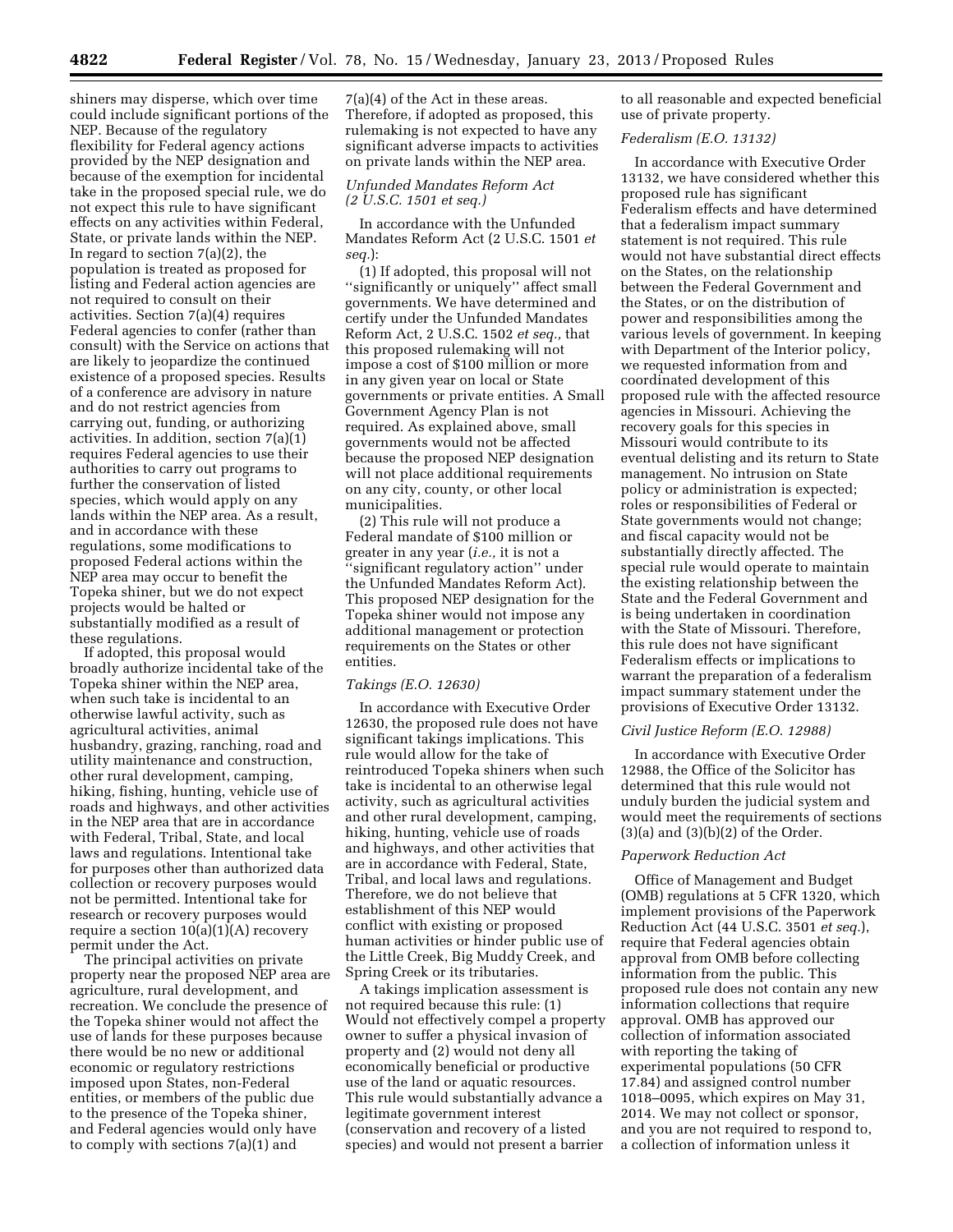displays a currently valid OMB control number.

#### *National Environmental Policy Act*

The reintroduction of native species into suitable habitat within their historical or established range is categorically excluded from NEPA documentation requirements consistent with 40 CFR 1508.4, 43 CFR 46.205, 43 CFR 46.210, and 516 DM 8.5 B(6).

### *Government-to-Government Relationship With Tribes*

In accordance with the presidential memorandum of April 29, 1994, ''Government-to-Government Relations with Native American Tribal Governments'' (59 FR 22951), Executive Order 13175 (65 FR 67249), and the Department of Interior Manual Chapter 512 DM 2, we have considered possible effects on federally recognized Indian tribes and have determined that there are no tribal lands within the areas proposed for reintroductions. Therefore, no tribal lands would be affected by this rule.

### *Energy Supply, Distribution or Use (E.O. 13211)*

Executive Order 13211 requires agencies to prepare Statements of Energy Effects when undertaking certain actions. This rule is not expected to significantly affect energy supplies, distribution, and use. Because this action is not a significant energy action,

no Statement of Energy Effects is required.

### *Clarity of This Rule (E.O. 12866)*

We are required by E.O. 12866, E.O. 12988, and by the Presidential Memorandum of June 1, 1998, to write all rules in plain language. This means that each rule we publish must:

(1) Be logically organized;

(2) Use the active voice to address readers directly;

(3) Use clear language rather than jargon;

(4) Be divided into short sections and sentences; and

(5) Use lists and tables wherever possible.

If you feel that we have not met these requirements, send us comments by one of the methods listed in the **ADDRESSES** section. To better help us revise the rule, your comment should be as specific as possible. For example, you should tell us the numbers of the sections and paragraphs that are unclearly written, which sections or sentences are too long, or the sections where you feel lists and tables would be useful.

#### **References Cited**

A complete list of all references cited in this proposed rule is available at *<http://www.regulations.gov>* at Docket No. FWS–R3–ES–2012–0087 or upon request from the Columbia, Missouri,

Ecological Services Field Office (see **FOR FURTHER INFORMATION CONTACT**).

### **Authors**

The primary authors of this proposed rule are staff members of the Service's Columbia, Missouri, Ecological Services Field Office (see **FOR FURTHER INFORMATION CONTACT**).

### **List of Subjects in 50 CFR Part 17**

Endangered and threatened species, Exports, Imports, Reporting and recordkeeping requirements, Transportation.

# **Proposed Regulation Promulgation**

Accordingly, we propose to amend part 17, subchapter B of chapter I, title 50 of the Code of Federal Regulations, as set forth below:

# **PART 17—[AMENDED]**

■ 1. The authority citation for part 17 continues to read as follows:

**Authority:** 16 U.S.C. 1361–1407; 16 U.S.C. 1531–1544; 16 U.S.C. 4201–4245; Pub. L. 99– 625, 100 Stat. 3500; unless otherwise noted.

■ 2. Amend § 17.11(h) by revising the entry for ''Shiner, Topeka'' under ''FISHES'' in the List of Endangered and Threatened Wildlife to read as follows:

### **§ 17.11 Endangered and threatened wildlife.**

\* \* \* \* \* (h) \* \* \*

| Species        |                             |                                     | Vertebrate population where                                                                                                                                                                       |  |               | When   | Critical  | Special   |
|----------------|-----------------------------|-------------------------------------|---------------------------------------------------------------------------------------------------------------------------------------------------------------------------------------------------|--|---------------|--------|-----------|-----------|
| Common name    | Scientific name             | Historic range                      | endangered or threatened                                                                                                                                                                          |  | <b>Status</b> | listed | habitat   | rules     |
|                |                             |                                     |                                                                                                                                                                                                   |  |               |        |           |           |
| <b>FISHES</b>  |                             |                                     |                                                                                                                                                                                                   |  |               |        |           |           |
| Shiner, Topeka | Notropis<br>topeka=tristis. | U.S.A. (IA, KS, MN,<br>MO, NE, SD). | Entire, except where listed as an experi- E<br>mental population                                                                                                                                  |  |               | 654    | 17.95(e)  | <b>NA</b> |
| Shiner, Topeka | Notropis<br>topeka=tristis. | U.S.A. (IA, KS, MN,<br>MO, NE, SD). | U.S.A. (MO-specified portions of Little XN<br>Creek, Big Muddy Creek, and Spring<br>Creek watersheds in Adair, Gentry,<br>Harrison, Putnam, Sullivan, and Worth<br>Counties; see 17.84(n)(1)(i)). |  |               |        | <b>NA</b> | 17.84(n)  |
|                |                             |                                     |                                                                                                                                                                                                   |  |               |        | $\star$   |           |

■ 3. Amend § 17.84 by adding paragraph (n) to read as follows:

## **§ 17.84 Special rules—vertebrates.**

\* \* \* \* \*

(n) Topeka shiner (*Notropis topeka*).

(1) *Where is the Topeka shiner designated as a nonessential experimental population (NEP)?* 

(i) The NEP area for the Topeka shiner is within the species' historical range and includes those waters within the Missouri counties of Adair, Gentry, Harrison, Putnam, Sullivan, and Worth

identified in paragraph (n)(5) of this section.

(ii) The Topeka shiner is not known to currently exist in Adair, Gentry, Putnam, Sullivan, and Worth Counties in Missouri, or in those portions of Harrison County, Missouri, where the NEP is proposed. Based on its habitat requirements and potential predation by other fish predators, we do not expect this species to become established outside this NEP area, although there is a remote chance it may.

(iii) We will not change the NEP designations to ''essential

experimental," "threatened," or ''endangered'' within the NEP area without a public rulemaking. Additionally, we will not designate critical habitat for this NEP, as provided by 16 U.S.C. 1539(j)(2)(C)(ii).

(2) *What activities are not allowed in the NEP area?* 

(i) Except as expressly allowed in paragraph (n)(3) of this section, all the prohibitions of § 17.21 apply to the Topeka shiner NEP.

(ii) Any manner of take not described under paragraph (n)(3) of this section is prohibited in the NEP area.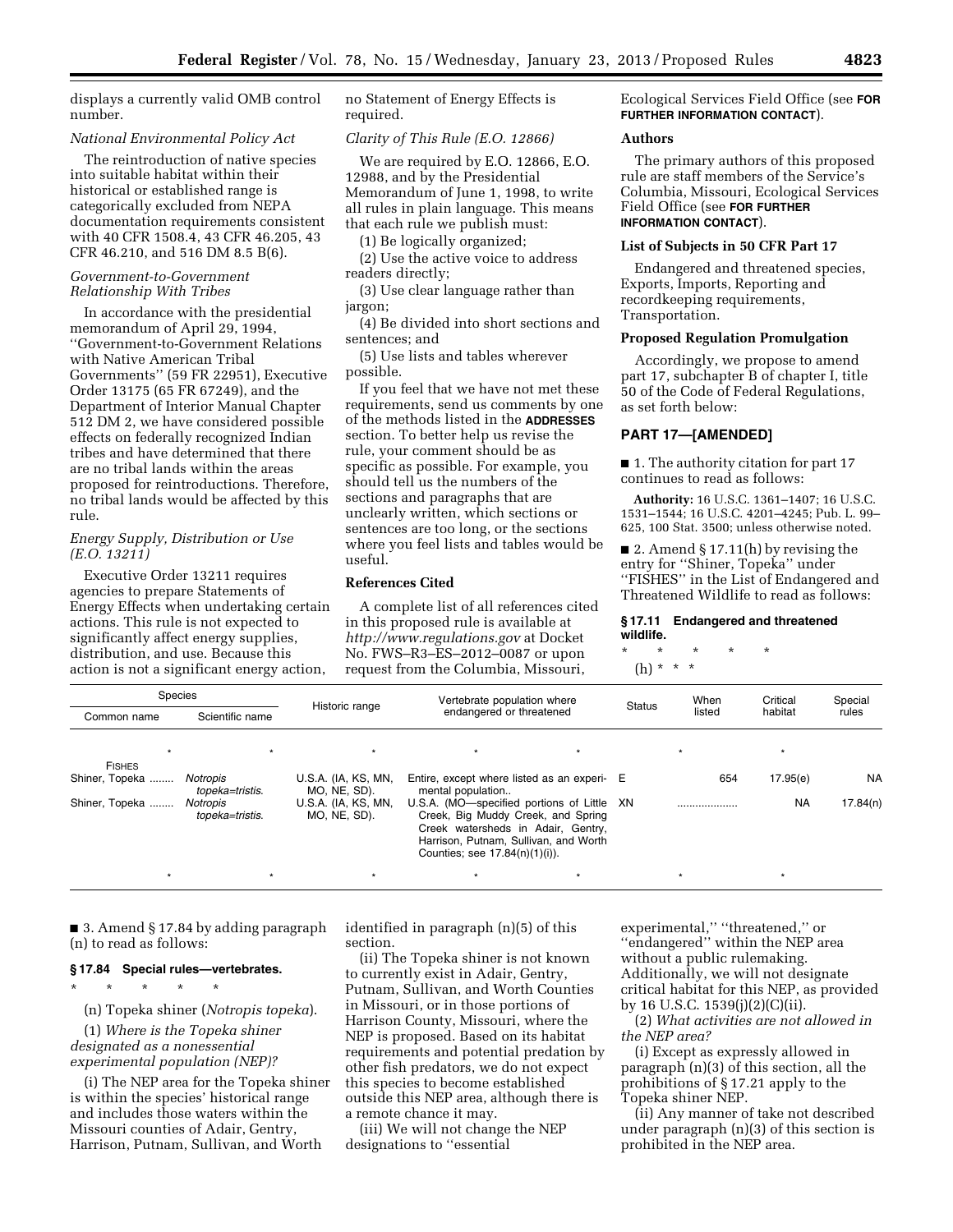(iii) You may not possess, sell, deliver, carry, transport, ship, import, or export by any means, Topeka shiners, or parts thereof, that are taken or possessed in violation of paragraph (n)(3) of this section or in violation of the applicable State fish and wildlife laws or regulations or the Act.

(iv) You may not attempt to commit, solicit another to commit, or cause to be committed any offense defined in paragraph (n)(2)(iii) of this section.

(3) *What take is allowed in the NEP area?* Take of this species that is incidental to an otherwise legal activity, such as agriculture, forestry and wildlife management, land development, recreation, and other activities, is allowed provided that the activity is not in violation of any applicable State fish and wildlife laws or regulations.

(4) *How will the effectiveness of these reintroductions be monitored?* We will monitor reintroduction efforts to assess changes in distribution within each

watershed by sampling ponds and streams where releases occur for 10 years after reintroduction. Streams will be sampled annually, and ponds will be sampled annually for the first 3 years and biennially thereafter.

(5) **Note:** Map of the NEP areas [Big Muddy Creek (Gentry, Harrison, and Worth Counties), Little Creek (Harrison County), and Spring Creek (Adair, Putnam, and Sullivan Counties)] for the Topeka shiner, follows: **BILLING CODE 4310–55–P** 

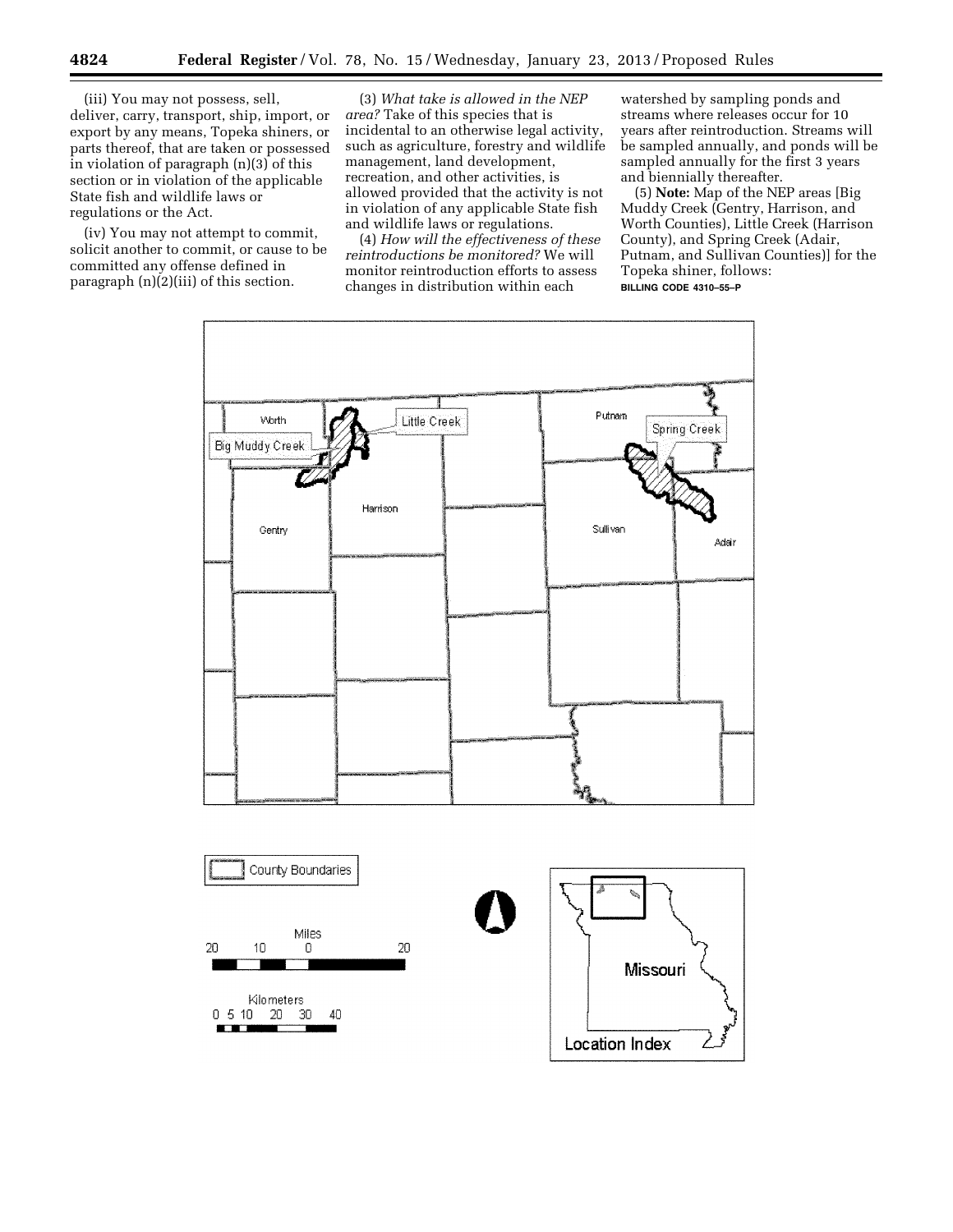(6) **Note:** Map of the NEP area for the Topeka shiner in Little Creek watershed, Harrison County, follows:



٠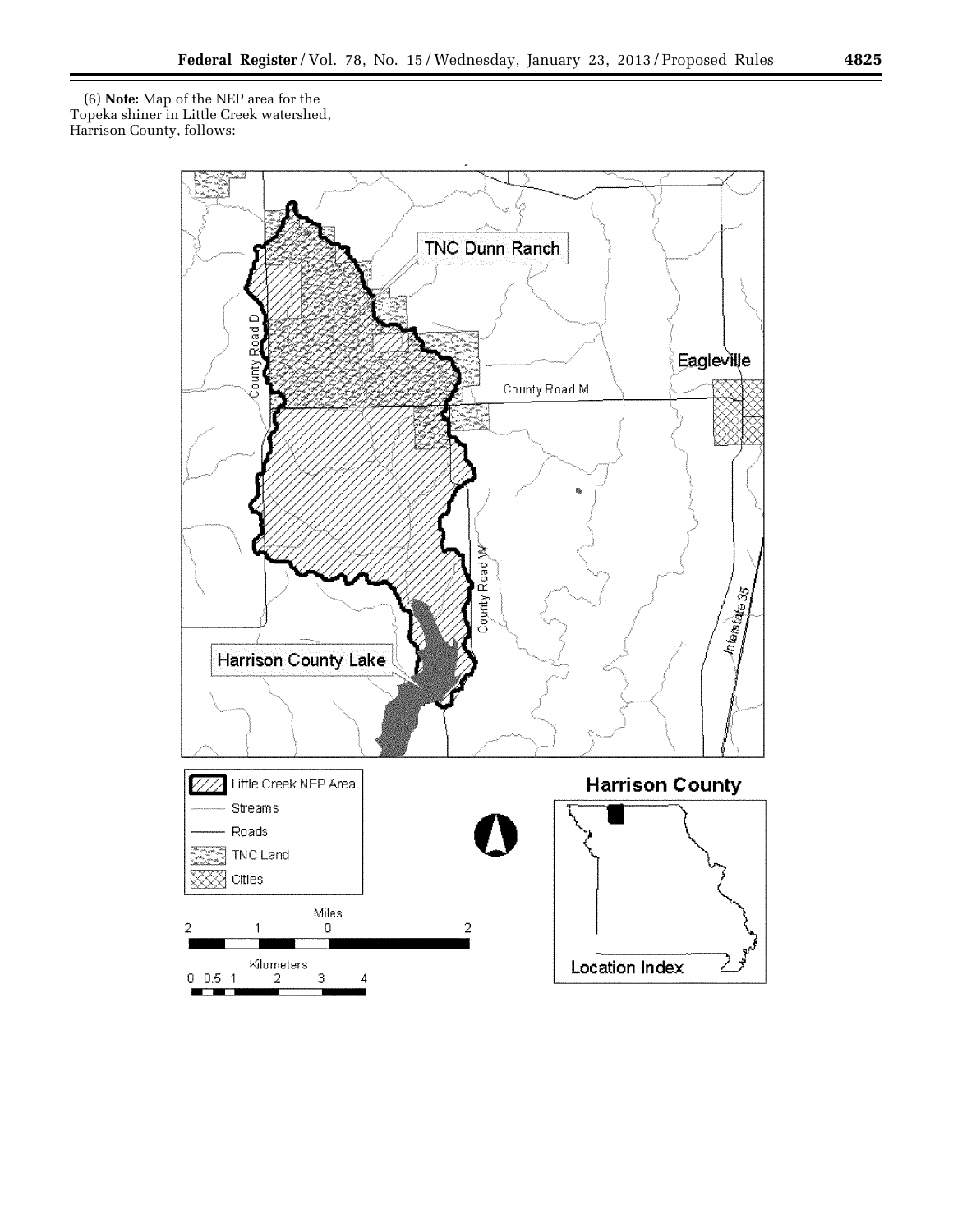(7) **Note:** Map of the NEP area for the Topeka shiner in Big Muddy Creek

watershed, Gentry, Harrison, and Worth Counties, follows:



п